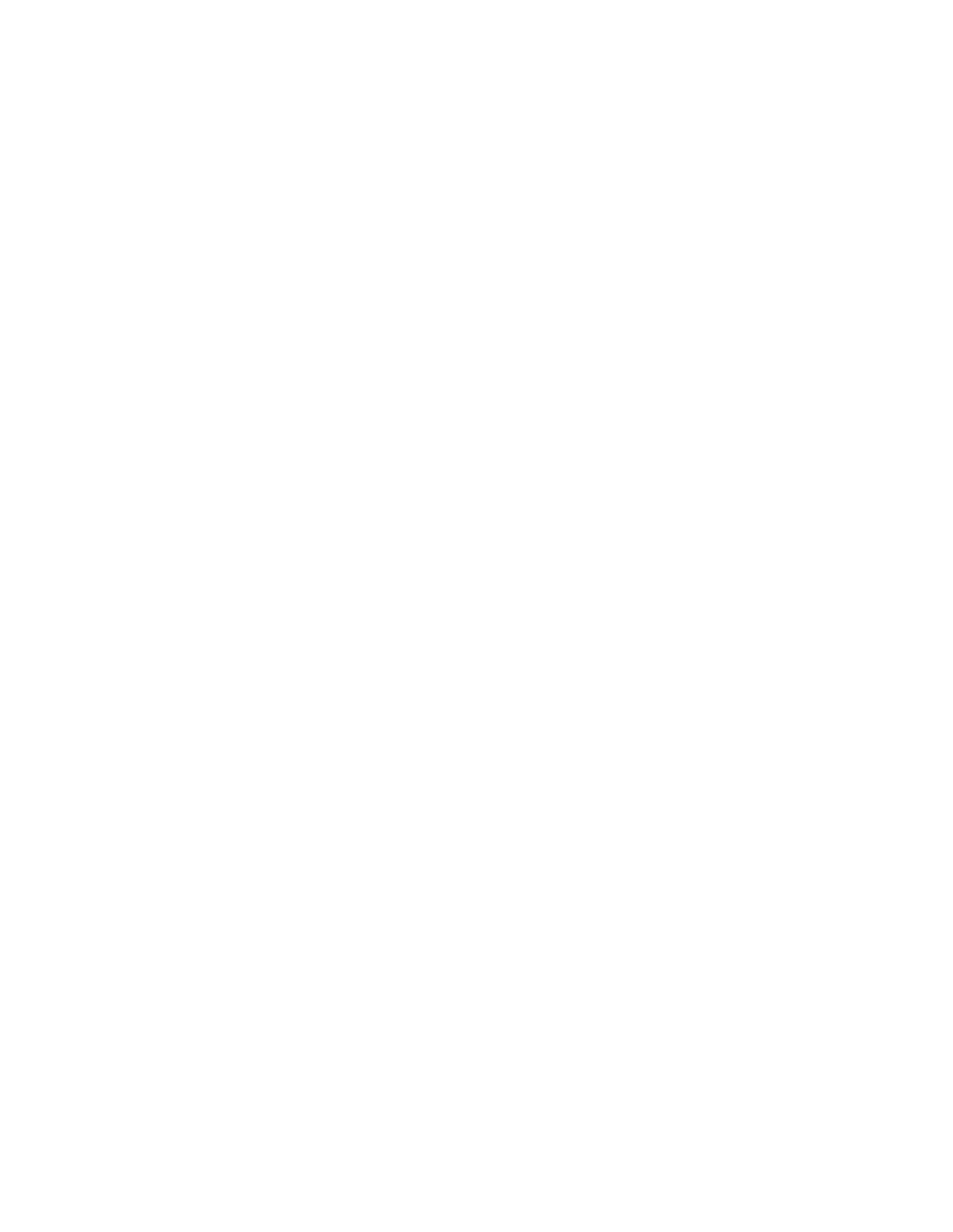## <span id="page-2-0"></span>**Table of Contents**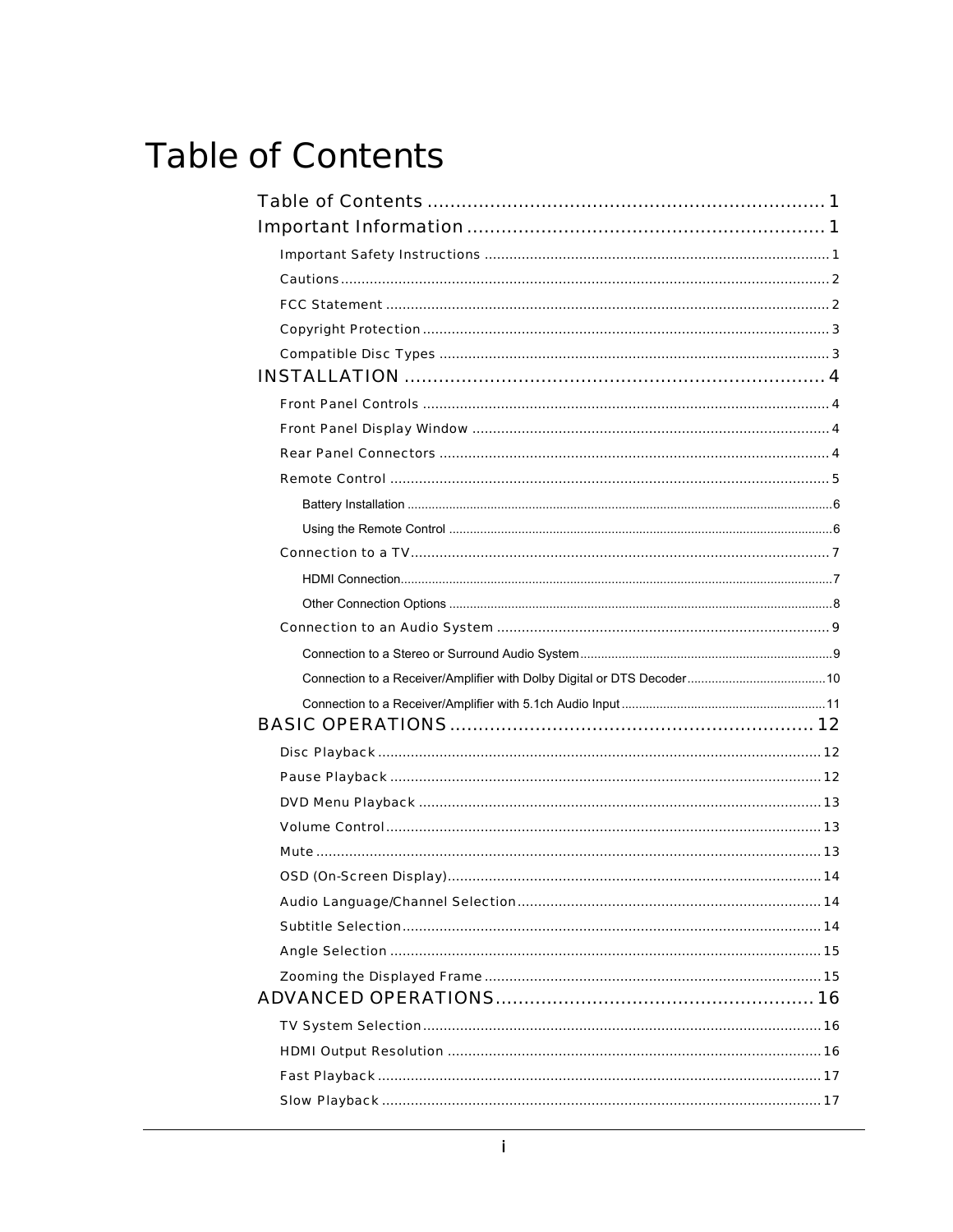| Audio-Only Mode ………………………………………………………………………………………… 20 |  |
|-------------------------------------------------------|--|
|                                                       |  |
|                                                       |  |
|                                                       |  |
|                                                       |  |
|                                                       |  |
|                                                       |  |
|                                                       |  |
|                                                       |  |
|                                                       |  |
|                                                       |  |
|                                                       |  |
|                                                       |  |
|                                                       |  |
|                                                       |  |
|                                                       |  |
|                                                       |  |
|                                                       |  |
|                                                       |  |
|                                                       |  |
|                                                       |  |
|                                                       |  |
|                                                       |  |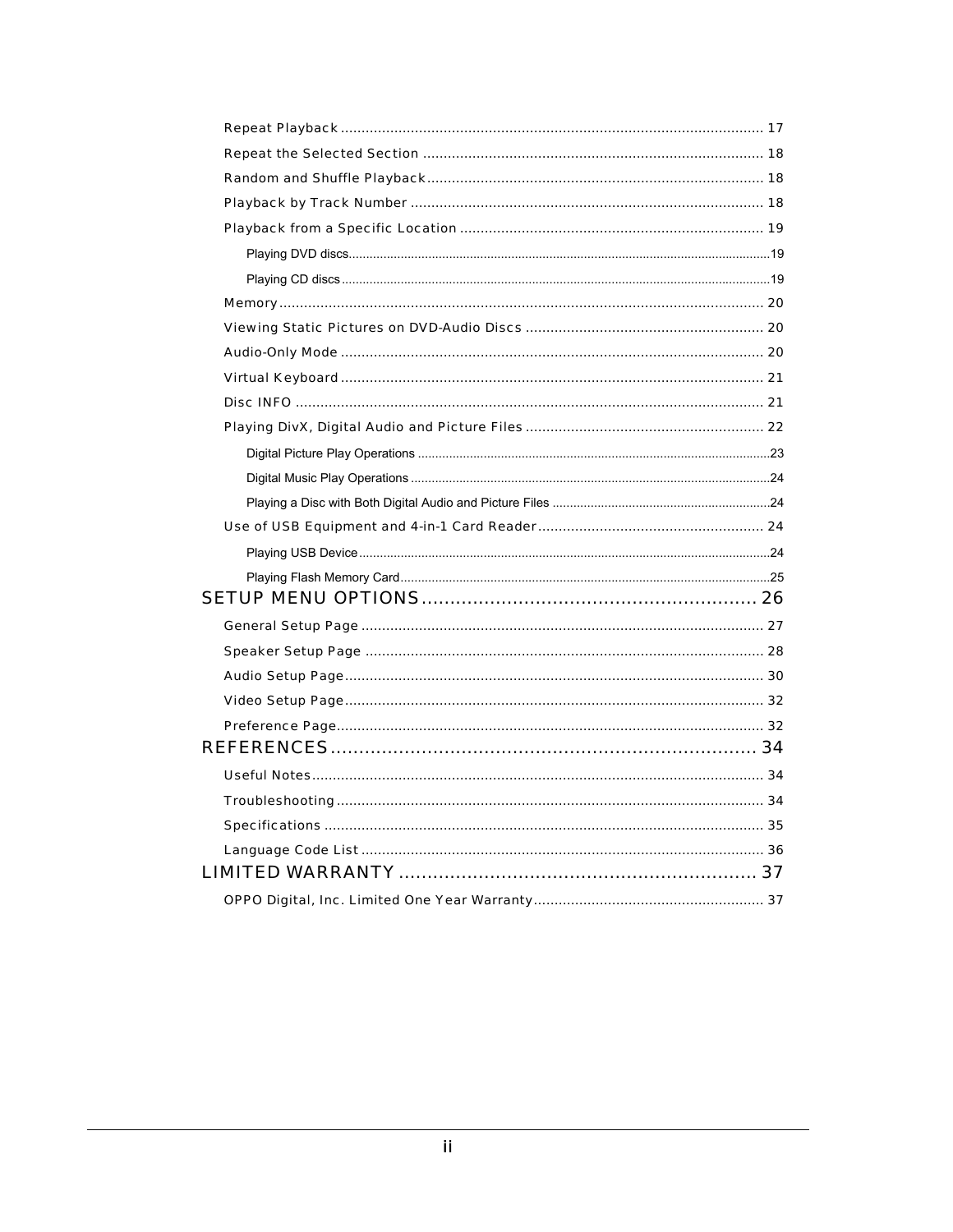## <span id="page-4-0"></span>Important Information



**CAUTION:** 

TO PREVENT ELECTRICAL SHOCK, DO NOT REMOVE THE COVER. NO USER-SERVICEABLE PARTS INSIDE. REFER SERVICING TO QUALIFIED SERVICE PERSONNEL.

## **WARNING:**

TO PREVENT DAMAGE WHICH MAY RESULT IN FIRE OR SHOCK HAZARD, DO NOT EXPOSE THIS APPLIANCE TO RAIN OR MOISTURE, DRIPPING OR SPLASHING AND THAT NO OBJECTS FILLED WITH LIQUIDS, SUCH AS VASES, SHALL BE PLACED ON THE APPARATUS.



The lightning flash with arrowhead symbol, within an equilateral triangle, is intended to alert the user to the presence of uninsulated "dangerous voltage" within the product's enclosure that may be of sufficient magnitude to constitute a risk of electric shock to persons.



The exclamation point within an equilateral triangle is intended to alert the user to the presence of important operation and maintenance (servicing) instruction in the literature accompanying the appliance

- CAUTION: THIS PRODUCT UTILIZES A LASER. USE OF CONTROLS OR ADJUSTMENTS OR PERFORMANCE OF PROCEDURES OTHER THAN THOSE SPECIFIED HEREIN MAY RESULT IN HAZARDOUS RADIATION EXPOSURE. DO NOT OPEN COVERS AND DO NOT REPAIR YOURSELF. REFER SERVICING TO QUALIFIED PERSONNEL.
- CAUTION: DO NOT DEFEAT THE SAFETY PURPOSE OF THE POLARIZED PLUG. A POLARIZED PLUG HAS TWO BLADES WITH ONE WIDER THAN THE OTHER. THE WIDE BLADE IS PROVIDED FOR YOUR SAFETY. IF THE PROVIDED PLUG DOES NOT FIT INTO YOUR OUTLET, CONSULT AN ELECTRICIAN TO HAVE A SUITABLE OUTLET INSTALLED.
- CAUTION: DANGER OF EXPLOSION IF BATTERY IS INCORRECTLY REPLACED. REPLACE ONLY WITH THE SAME OR EQUIVALENT TYPE.

## Important Safety Instructions

- 1. Read these instructions.
- 2. Keep these instructions.
- 3. Heed all warnings.
- 4. Follow all instructions.
- 5. Do not use this apparatus near water.
- 6. Clean only with dry cloth.
- 7. Do not block any ventilation openings. Install in accordance with the manufacturer's instructions.
- 8. Do not install near any heat sources such as radiators, heat registers, stoves, or other apparatus (including amplifiers) that produce heat.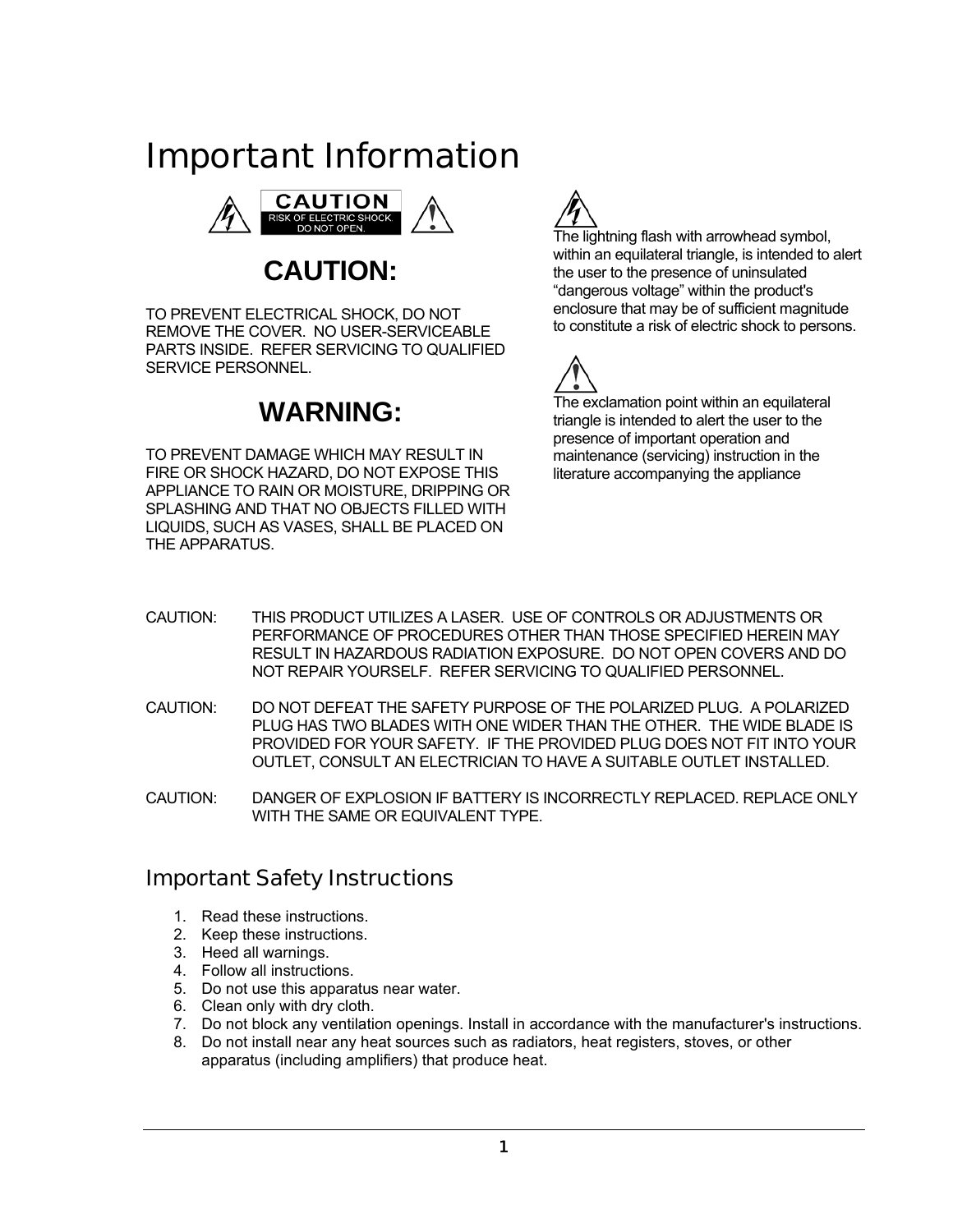## <span id="page-5-0"></span>**Cautions**

- Please disconnect the power plug from the wall outlet if you are not going to use the player for a long time.
- Ensure that all audio/video cables are properly connected before plugging in the power plug. The player is not disconnected from the AC power source as long as it is connected to the wall outlet, even if the player itself has been turned off.
- The acceptable power input range is  $AC \sim 100V-240V$ , 50/60Hz
- Before turning on the power of the player, please adjust the volume level of TVs, audio system speakers and amplifiers to the minimum. Adjust the volume as necessary only after normal playback has started to avoid damage to your hearing and equipments.
- Do not put the player near any high power loudspeakers so as to avoid any interference due to vibration or magnetic fields.
- Please put the player at a dry and well ventilated area. Do not put it near heat source, or expose it to direct sunlight, mechanical vibration, humidity or excessive dust.
- Before moving the player, take out any discs. Otherwise the disc may be damaged.
- When moving the player from a cold place to a warm one, or vice versa, moisture may condense on the laser pickup unit inside the player. Should this occur, the player may not operate properly. In such a case please turn the power on for 1-2 hours (without disc) until the moisture evaporates.
- Clean the cabinet, panel, and controls only with a soft cloth slightly moistened with water or a mild detergent solution. Never use any type of abrasive pad, scouring powder or solvent such as alcohol or benzene for cleaning.
- Do not place objects filled with liquid, such as vases, on the player.
- The AC power plug is used as the disconnect device, so the AC power plug shall always remain readily operable.

## FCC Statement

This equipment has been tested and found to comply with the limits for a Class B digital device, pursuant to Part 15 of the FCC Rules. These limits are designed to provide reasonable protection against harmful interference in a residential installation. This equipment generates, uses, and can radiate radio frequency energy and, if not installed and used in accordance with the instructions, may cause harmful interference to radio communications. However, there is no guarantee that interference will not occur in a particular installation. If this equipment does cause harmful interference to radio or television reception, which can be determined by turning the equipment off and on, the user is encouraged to try to correct the interference by one or more of the following measures:

- Reorient or relocate the receiving antenna.
- Increase the separation between the equipment and receiver.
- Connect the equipment into an outlet on a circuit different from that to which the receiver is connected.
- Consult the dealer or an experienced radio/TV technician for help.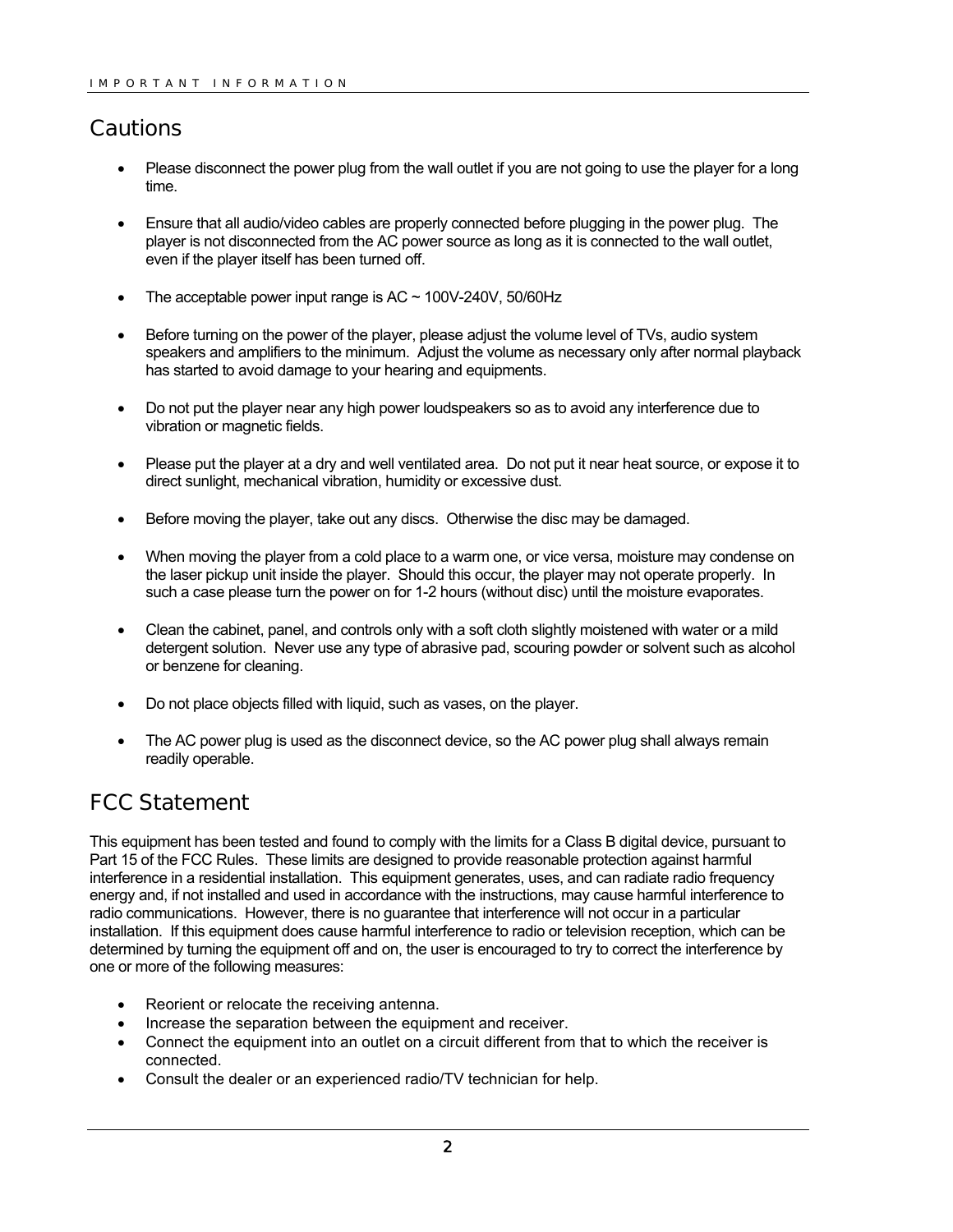<span id="page-6-0"></span>Any unauthorized changes or modifications to this equipment would void the user's authority to operate this device.

This device complies with Part 15 of the FCC Rules. Operation is subject to the following two conditions: (1) This device may not cause harmful interference, and (2) this device must accept any interference received, including interference that may cause undesired operation.

## Copyright Protection

This product incorporates copyright protection technology that is protected by U.S. patents and other intellectual property rights. Use of this copyright protection technology must be authorized by Macrovision Corporation, and is intended for home and other limited viewing uses only unless otherwise authorized by Macrovision Corporation. Reverse engineering or disassembly is prohibited.

## Compatible Disc Types

| Type                       | <b>Size</b>   | <b>Recorded Contents</b>                                                               |
|----------------------------|---------------|----------------------------------------------------------------------------------------|
| ₩                          | 12 cm or 8 cm | DVD: Compressed digital audio + compressed digital video<br>(dynamic picture)          |
| ₩                          | 12 cm or 8 cm | DVD-Audio: Multi-channel digital audio + compressed digital video<br>or still pictures |
| ඐ<br><b>SUPER AUDIO CD</b> | 12 cm or 8 cm | Super Audio CD: Multi-channel digital audio                                            |
| dîšč                       | 12 cm or 8 cm | CD-DA: Digital Audio                                                                   |

#### NOTES:

This manual uses the following icons to indicate items applicable to the compatible disc types:



Applies to DVD discs  $\overline{P_{\text{VD-A}}^{\text{DVD-A}}}$  Applies to DVD-Audio discs



Applies to Super Audio CD Applies to Super Audio CD<br>discs Applies to CD discs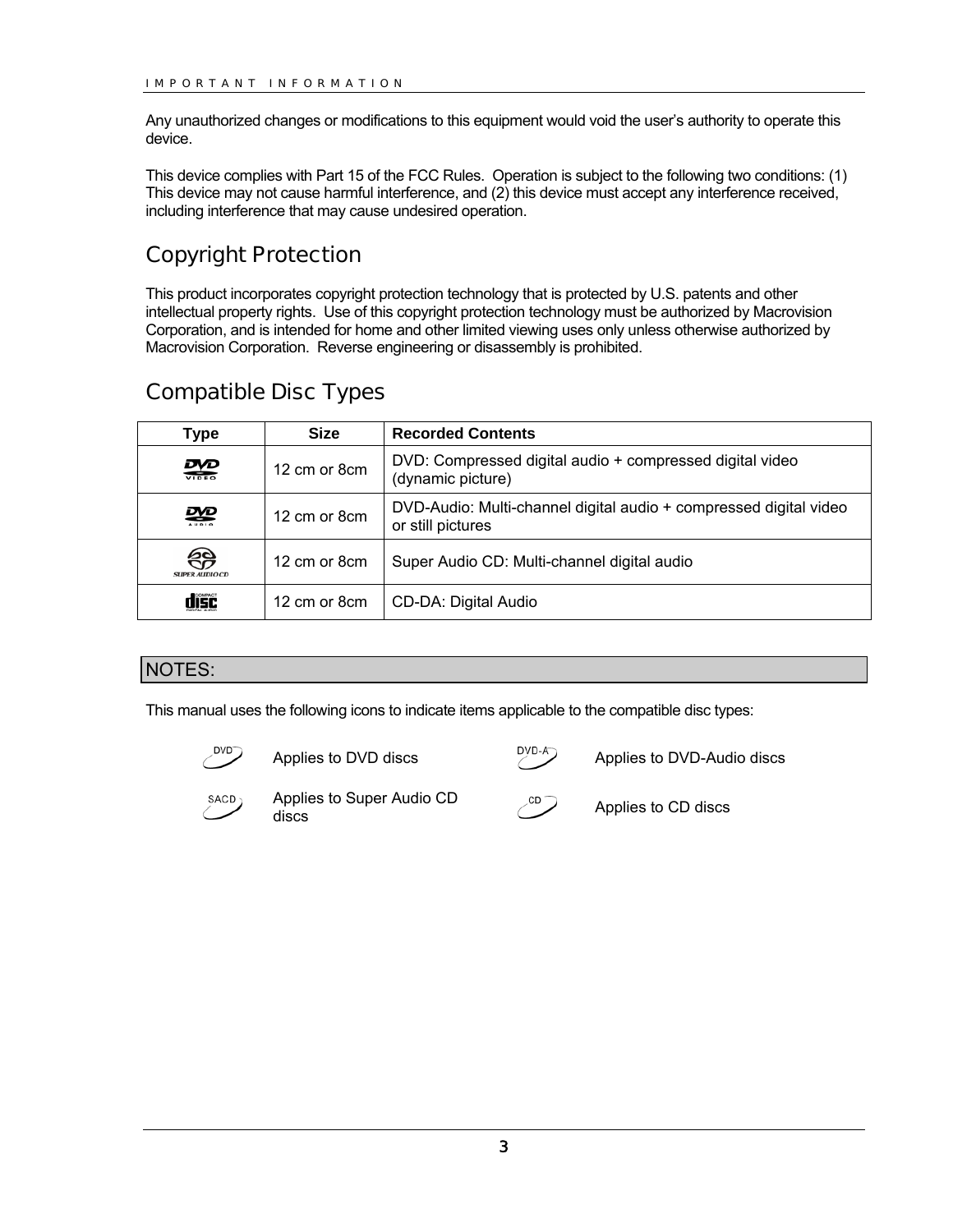## <span id="page-7-0"></span>INSTALLATION

## Front Panel Controls



## Front Panel Display Window



## Rear Panel Connectors

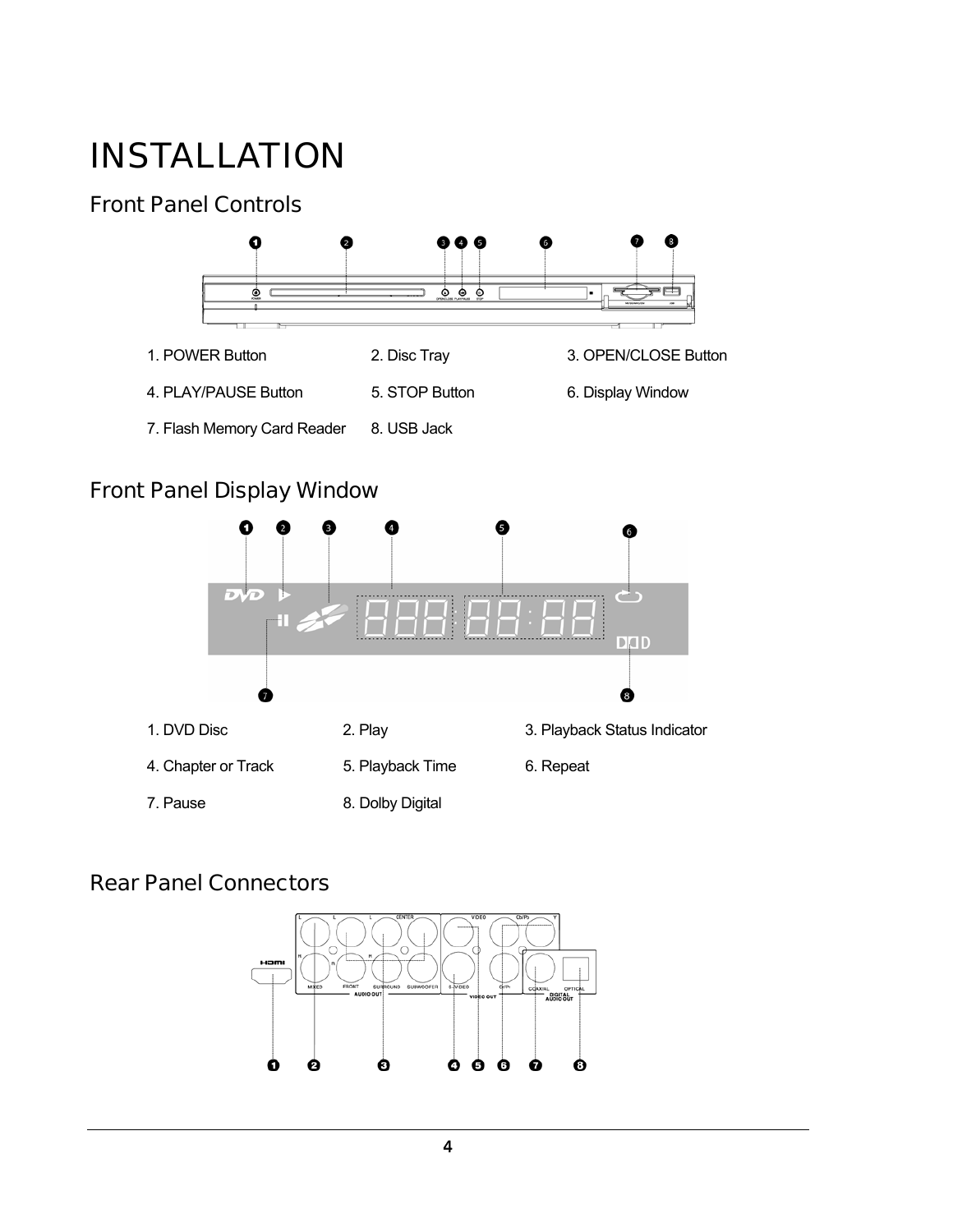<span id="page-8-0"></span>1. HDMI Jack 2. Mixed L/R Audio Out Jacks 3. 5.1ch Audio Out Jacks

4. S-Video Jack 5. Video Out Jack 6. Component Video (Y, Pb, Pr) Jacks

7. Coaxial Digital Audio Jack 8. Optical Digital Audio Jack

#### Remote Control



- 1. **POWER** Button Toggle power STANDBY and ON
- 2. **MEMORY** Button Save the playing point or jump to the saved point
- 3. **DVD/CARD** Button Switch playback media between DVD and flash memory card
- 4. **AUDIO ONLY** Button Turn off/on video
- 5. **VOLUME -** Decrease volume
- 6. **NUMBER** Buttons Enter numeric values
- 7. **TITLE** Button Show DVD title menu
- 8. **ARROW** Buttons Navigate menu selection
- 9. **SELECT** Button Confirm menu selection
- 10. **SETUP** Button Enter the DVD player setup menu
- 11. **SUBTITLE** Button Change subtitle language / Switch picture display mode
- 12. **AUDIO** Button Change the audio language or channel
- 13. **PLAY/PAUSE** Button Start or pause playback
- 14. **STOP** Button Stop playback
- 15. **REV** Button Fast reverse play
- 16. **FWD** Button Fast forward play
- 17. **PREV** Button Skip previous
- 18. **NEXT** Button Skip next
- 19. **OSD** Button Show/hide On-Screen **Display**
- 20. **KEYBOARD** Button Show/hide virtual keyboard
- 21. **HDMI** Button Switch HDMI output resolution
- 22. **P/N** Button Switch output TV system: NTSC, PAL or AUTO
- 23. **SLOW** Button Slow play
- 24. **REPEAT** Button Repeat play
- 25. **A-B** Button Repeat play the selected section
- 26. **GOTO** Button Play from a specified location
- 27. **ANGLE** Button Change camera angles
- 28. **ZOOM** Button Zoom in/out the display
- 29. **RETURN** Button Return to the previous menu
- 30. **MENU** Button Show DVD menu
- 31. **CLEAR** Button Clear input numbers
- 32. **VOLUME +** Increase volume
- 33. **MUTE** Button Mute audio
- 34. **INFO** Button Display disc info
- 35. **PSM** Button Power Spectrum Meter on/off
- 36. **EJECT** Button Open/close the disc tray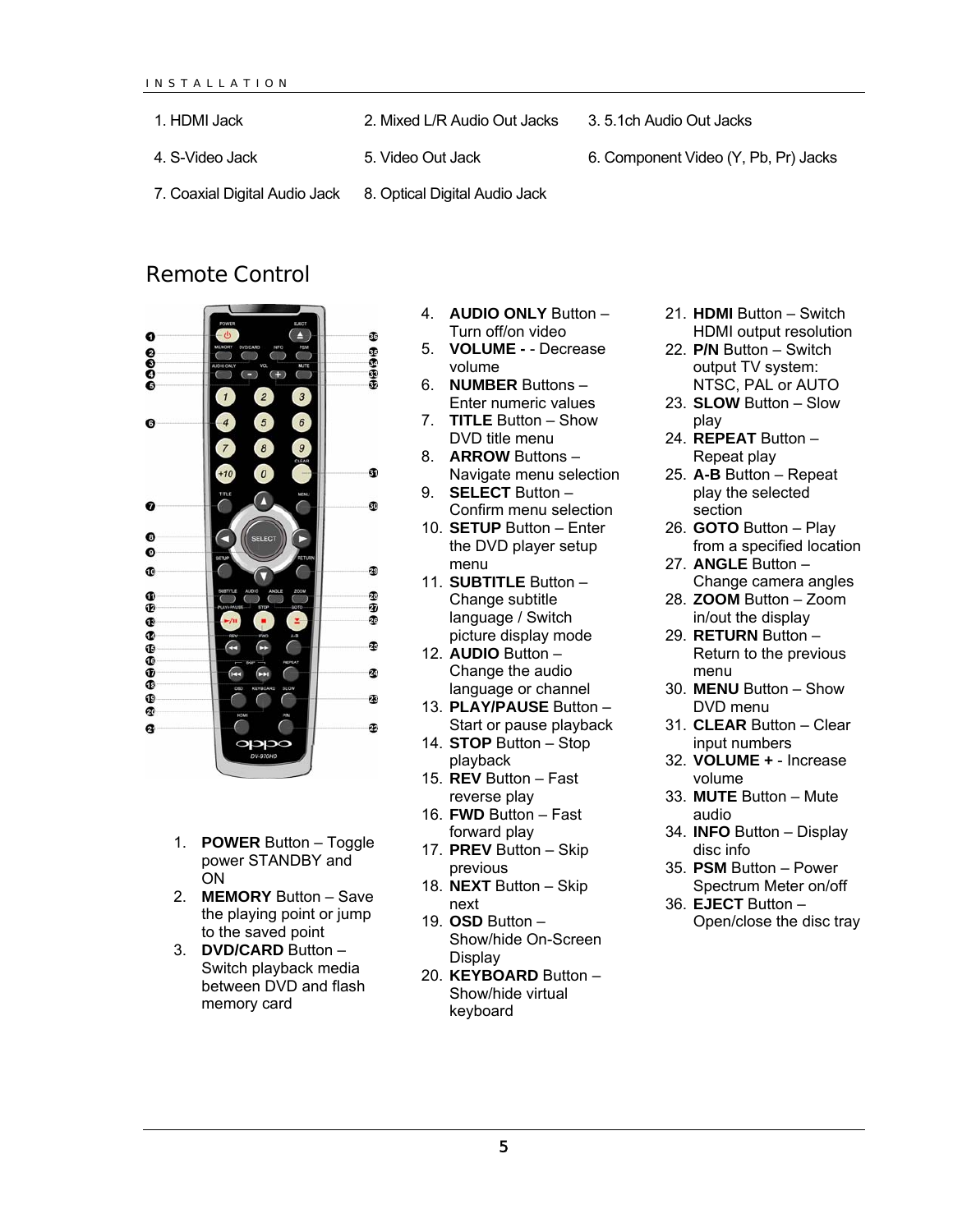#### <span id="page-9-0"></span>Battery Installation



1. Remove the battery compartment cover







#### Using the Remote Control

When using the remote control, the front window of the remote control should be pointed to the infrared sensor on the front panel within an angle of ±30° and a range of about 26 ft.



#### CAUTIONS

- Never drop the remote control or expose it to moisture.
- Never expose the infrared remote sensor on the front panel to direct sunlight or strong beams.
- When the batteries become low, replace them in time.
- If the remote control will not be used for a long time, please remove the batteries from it.

#### NOTES

• When a button is pressed but its function is invalid at the moment, the TV screen displays:

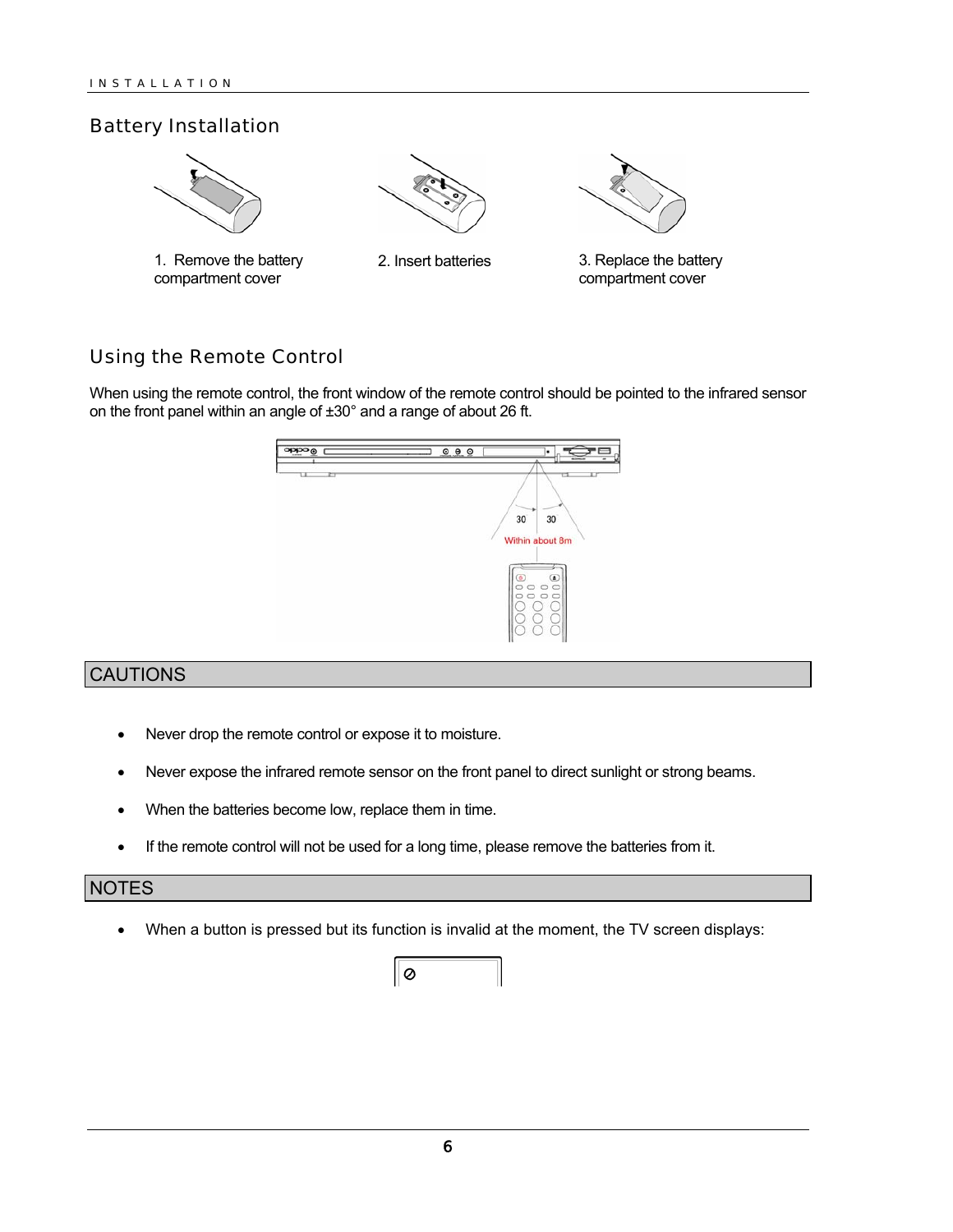## <span id="page-10-0"></span>Connection to a TV

#### HDMI Connection



- If your TV has an HDMI input, you can use the included HDMI cable to connect the DVD player to the TV. This is the most preferred connection method since it delivers both video and audio in pure digital format via a single cable.
- When playback is completely stopped, use the "HDMI" button on the remote control to switch the video output resolution. Select the resolution that produces the best picture quality on your TV. (Please refer to page [16](#page-19-0) for details.)
- If the HDMI input of your TV is only capable of decoding 2-channel digital audio, it is recommended that you set audio down-mix mode of the DVD player to "Stereo". (Please refer to page [28](#page-31-0) for details.)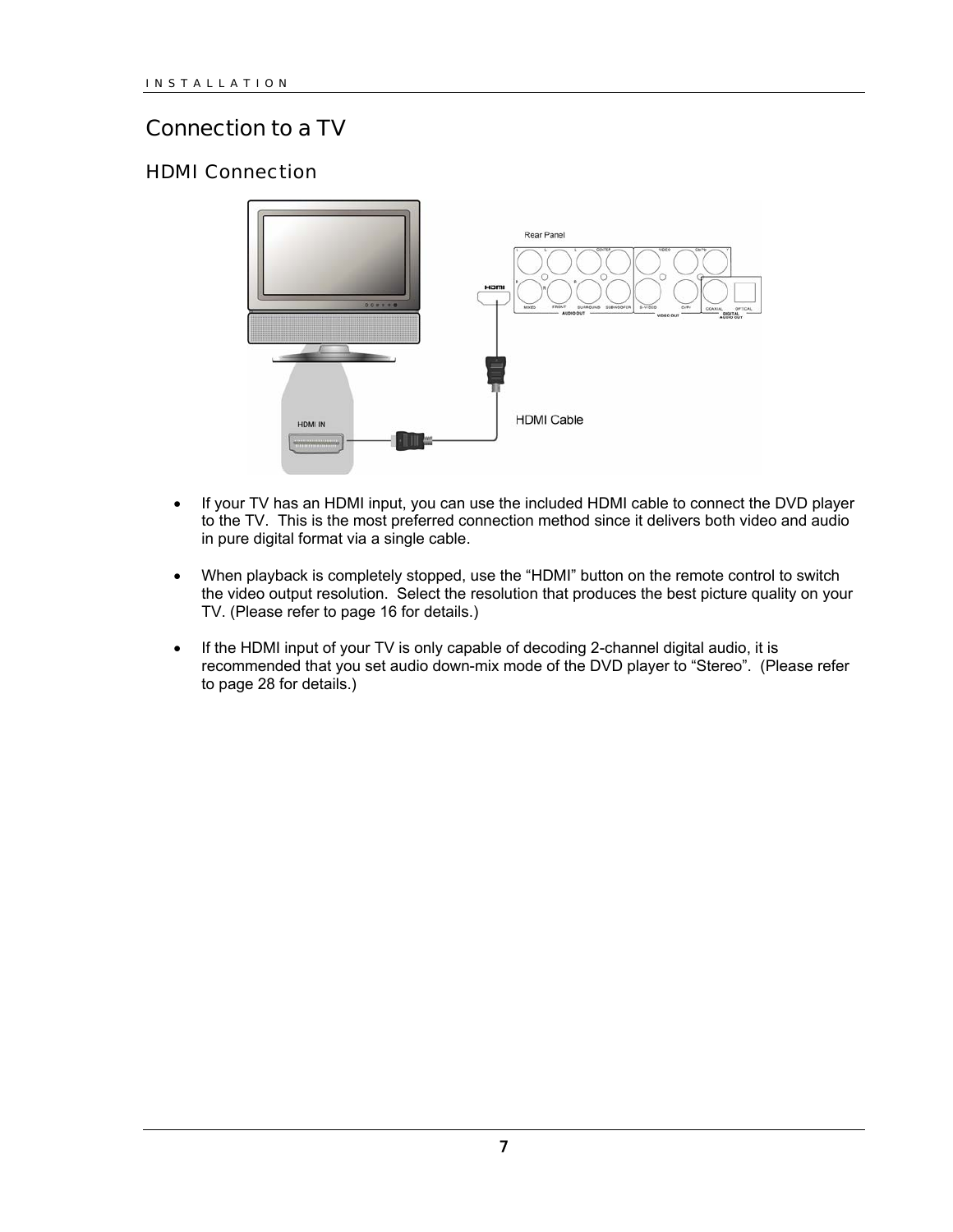#### <span id="page-11-0"></span>Other Connection Options



#### Video Connection

Depending on the input available on your TV, select one of the following methods to connect the video output of the DVD player to your TV. The video connections are listed in descending order of video quality.

| <b>BEST</b>     | If the TV has a DVI input, using an HDMI-DVI Adapter Cable to connect the HDMI<br>output of the DVD player to the TV will result the best pure digital video quality.                                                                                                                                                                         |
|-----------------|-----------------------------------------------------------------------------------------------------------------------------------------------------------------------------------------------------------------------------------------------------------------------------------------------------------------------------------------------|
| <b>BETTER</b>   | If the TV has component video inputs, please use a component video cable to connect<br>the component video output of the DVD player to the TV. The connectors are color<br>coded, so please make sure the cable connections match on both ends. The<br>component video connection will produce a very clear picture with high color accuracy. |
| GOOD            | If the TV has an S-Video input, you may use an S-Video cable to connect the DVD<br>player to the TV. S-Video reduces the interference between the luminance<br>(brightness) and chrominance (color) video signals.                                                                                                                            |
| <b>STANDARD</b> | If the TV has a standard composite video input, please use the included yellow video<br>cable to connect the VIDEO output of the DVD player to the TV.                                                                                                                                                                                        |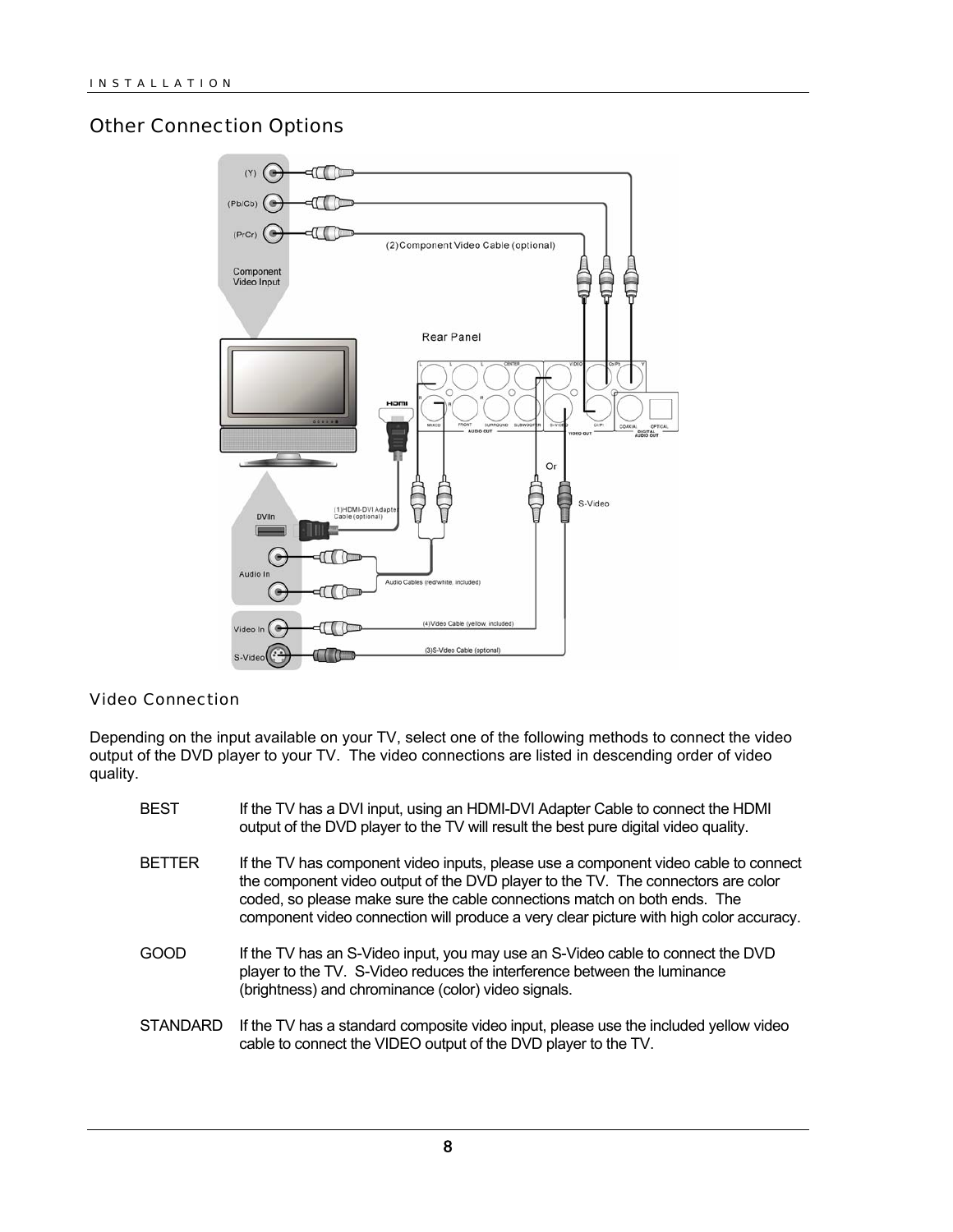#### <span id="page-12-0"></span>Audio Connection

- Please use the Red/White audio cables to connect the MIXED audio output of the DVD player to the TV. Make sure the audio cables are connected to the same input terminal group on the TV as the video signals.
- Please set the down-mix mode of the DVD player to "Stereo" or "V. Surround". (Refer to page [28](#page-31-0) for details.)

#### Connection to an Audio System

#### Connection to a Stereo or Surround Audio System



- If the audio system does not have surround speakers, please set the down-mix mode to "Stereo" or "V. Surround".
- If the audio system has surround speakers and Dolby Pro Logic Surround support, please set the down-mix mode to "Left/Right".

(Please refer to page [28](#page-31-0) for details.)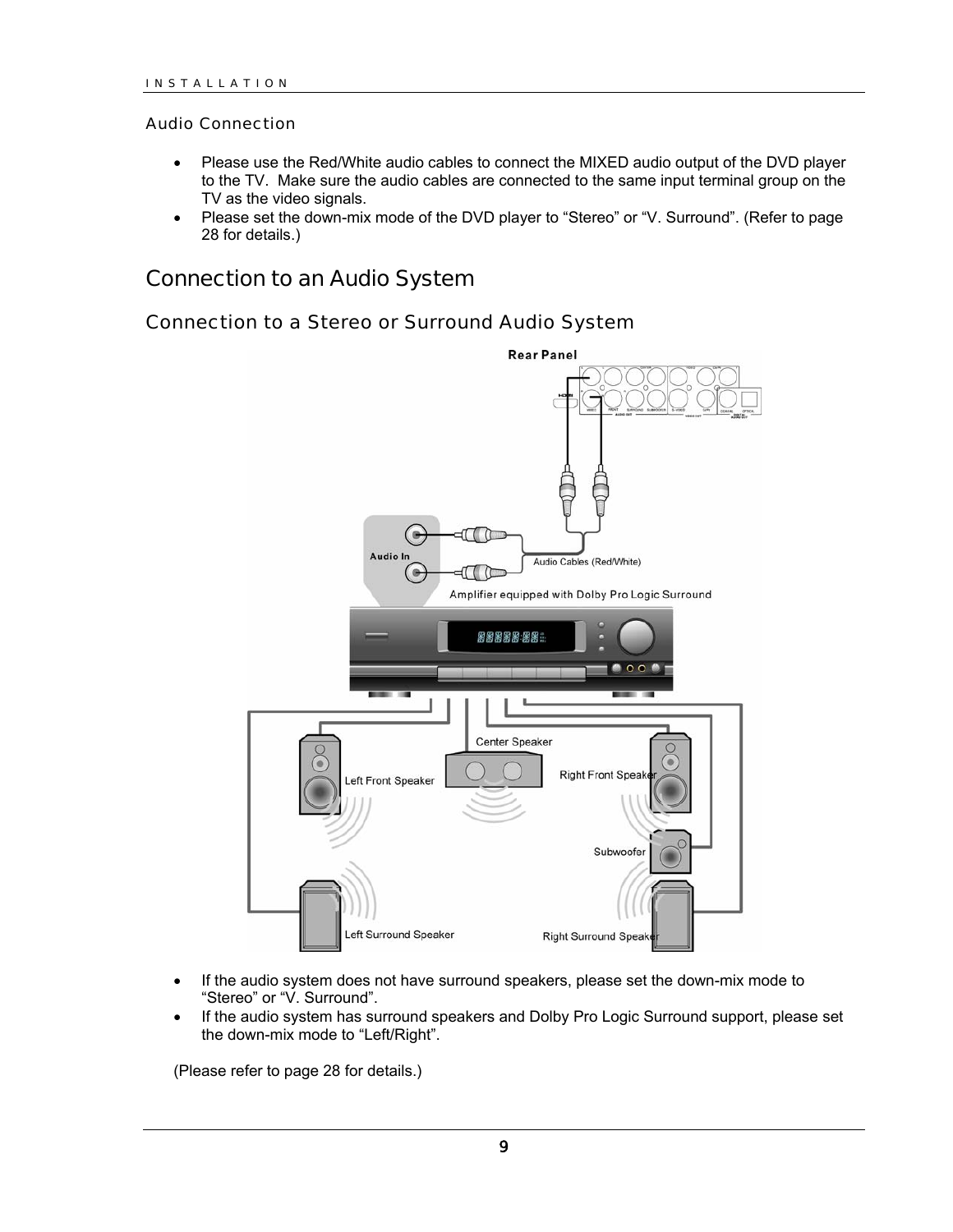#### <span id="page-13-0"></span>Connection to a Receiver/Amplifier with Dolby Digital or DTS Decoder



• Please set the SPDIF Output of the DVD player to "Raw". (Refer to page [30](#page-33-0) for details.)

#### NOTES

- Manufactured under license from Dolby Laboratories. "Dolby" and the double-D symbol are trademarks of Dolby Laboratories.
- "DTS" and "DTS Digital Out" are trademarks of Digital Theater Systems, Inc.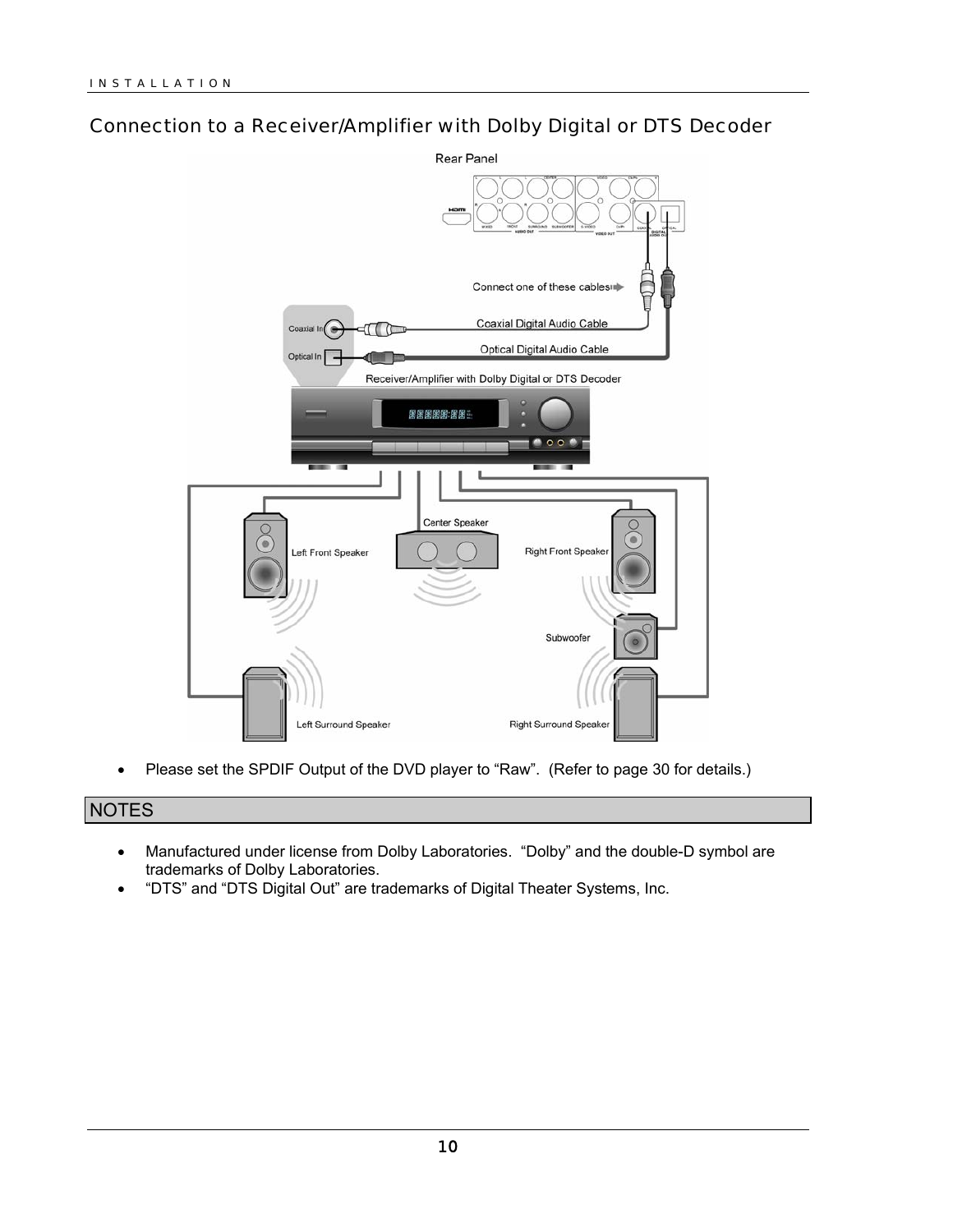

#### <span id="page-14-0"></span>Connection to a Receiver/Amplifier with 5.1ch Audio Input

- Please set the audio down-mix mode of the DVD player to "5.1ch". (Refer to page [28](#page-31-0) for details.)
- Please set the speaker size and distance in the "Speaker Setup" page of the DVD player's setup menu. (Refer to page [28](#page-31-0) for details.)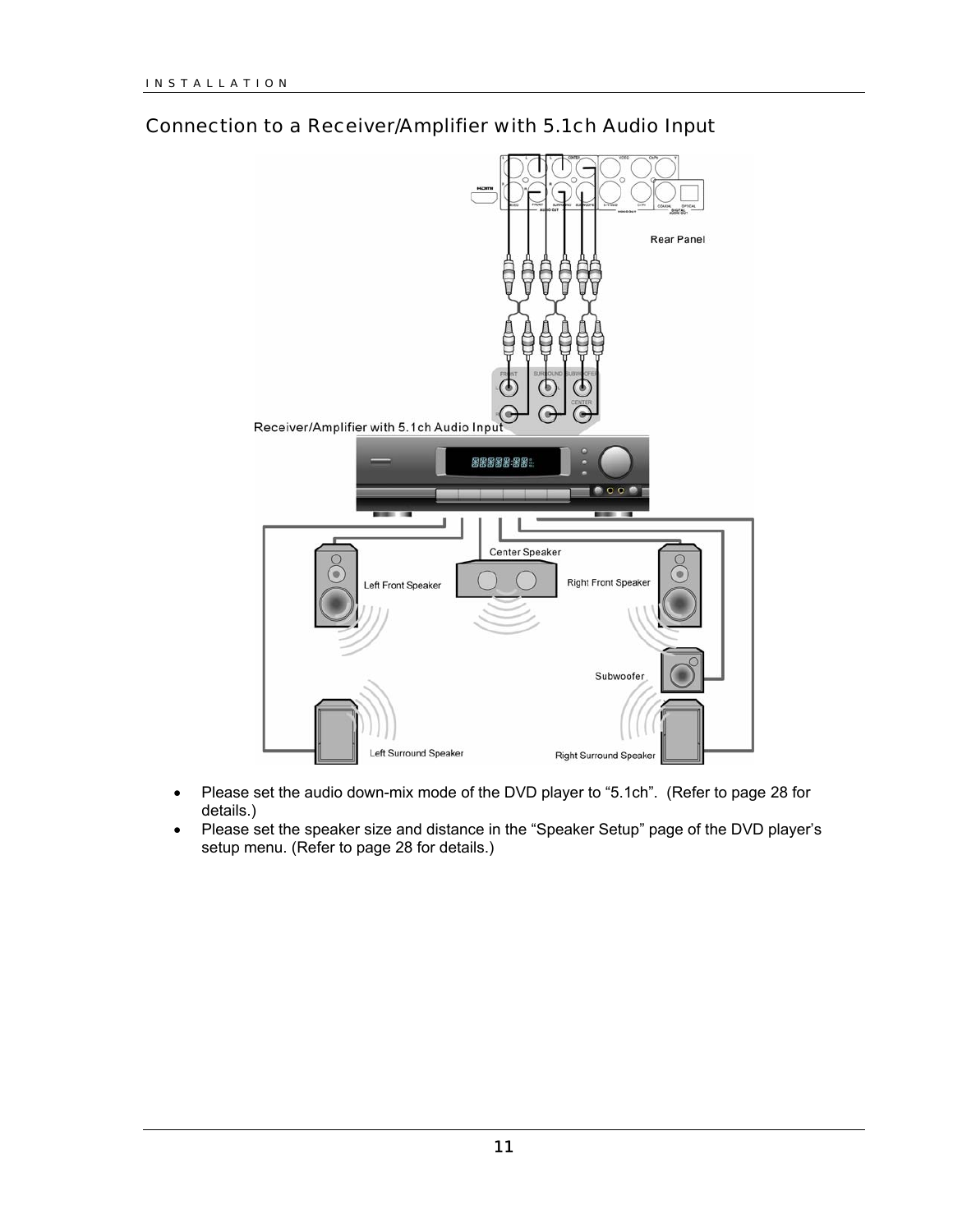## <span id="page-15-0"></span>BASIC OPERATIONS

SACD)

## Disc Playback





- 2. Press the OPEN/CLOSE (EJECT) button to eject the disc tray.
- 3. Place the disc with the label side facing up and the record side facing down.
- 4. Press the OPEN/CLOSE (EJECT) button again to retract the tray.
- 5. The DVD player reads disc information and starts playback.
- 6. Depending on the content of the disc, a menu or navigation screen may appear. Please use the navigation arrow and SELECT buttons to select the content to play.
- 7. To stop playback, press the STOP button.
	- During DVD playback, pressing the STOP button for the first time brings the DVD player to a pre-stop mode. You can resume playback from the stopped point by pressing the PLAY/PAUSE button. This pre-stop mode allows you to change the player settings and then resume playback. • To completely stop playback, press the STOP button twice.
- 8. To turn off the player, press the POWER button.
	- This unit consumes a small amount of power even when it is turned off to STANDBY mode. To save power when the unit is not to be used for a long time, unplug it from the household AC outlet.

## Pause Playback



 $\odot$   $\odot$   $\odot$ 

1. During playback, press the PLAY/PAUSE button to temporarily pause the program.

 $\mathbf{H}$ 

• In the PAUSE status, the TV screen displays:



#### **NOTES**

PLAY/PAUSE

If the screen saver is set to "ON" (please refer to page [27](#page-30-0) for details), after pausing for 2 minutes the screen saver will be displayed automatically. This is to minimize possible burn-in on plasma or CRT screens caused by displaying a static image for a prolonged period of time.



STOP PLAY/PAUSE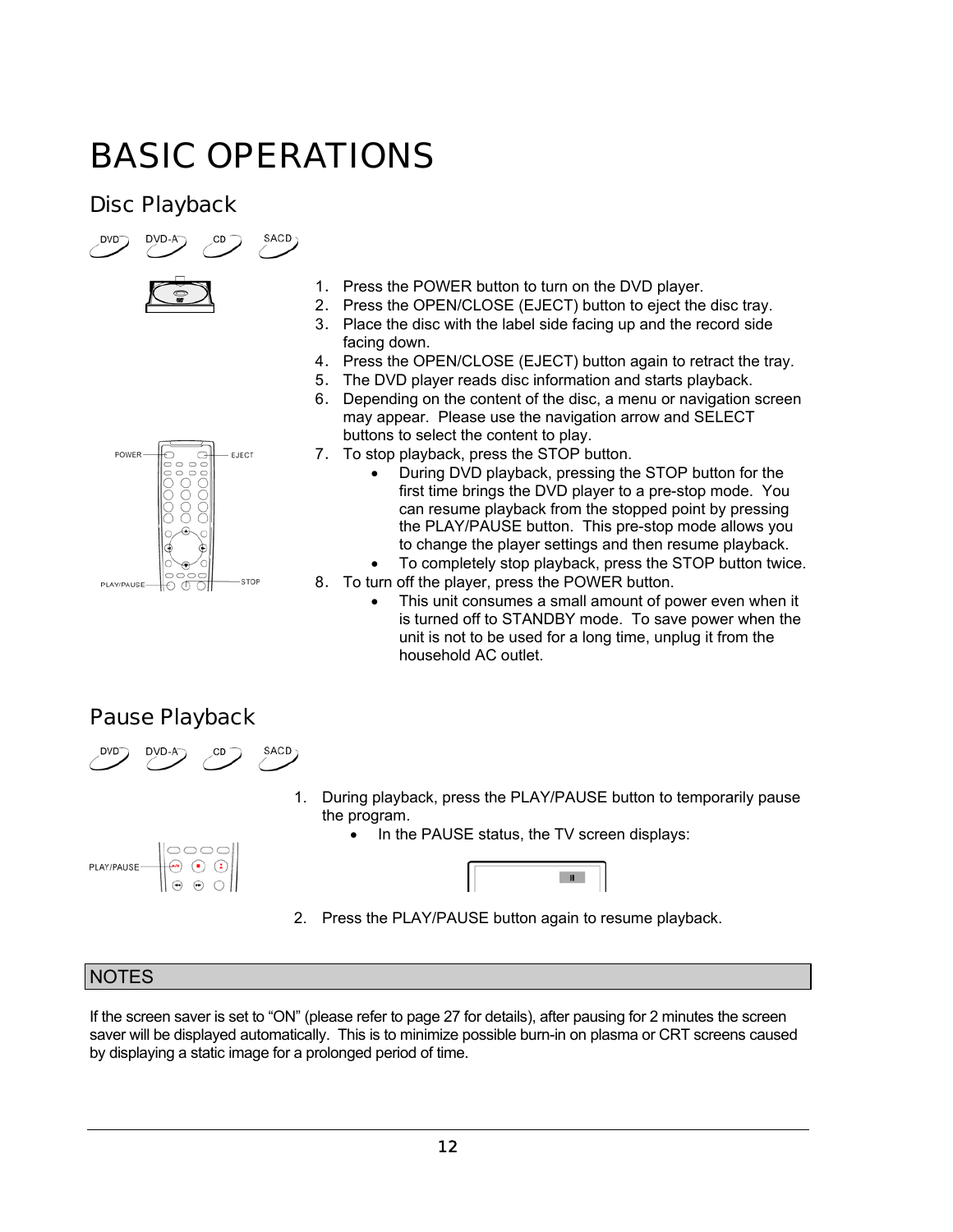## <span id="page-16-0"></span>DVD Menu Playback



- 1. Some DVD discs contain title menu or chapter menu functions.
- 2. Press the MENU button on the remote control to display the menu on the TV screen.



3. Make menu selections using the number buttons or navigate the menu using the CURSOR buttons, and then press the PLAY/PAUSE or SELECT button to make the selection.

#### **NOTES**

- Press the TITLE button to return to the disc title menu.
- Press the MENU button to return to the initial menu.
- Press the RETURN button to return to the previous menu. The return location varies with discs.

#### Volume Control



1. For regular audio volume adjustment, it is recommended that you use the volume control on your TV or receiver/amplifier.

| VOL |   |
|-----|---|
| VOL | - |

- 2. The VOL +/- buttons on the DVD remote control is provided as an alternative way of controlling the audio volume. It is recommended that you use this control to make the audio volume from the DVD player the same as from other sources, such as TV programs or a VCR.
	- Press the VOL button to decrease the volume.
	- Press the VOL + button to increase the volume.
	- The maximum volume is 20.

#### **Mute**

SACD DVD-A CD

1. Press the MUTE button on the remote control during playback to turn off audio output. The TV screen displays "MUTE"



2. Press the MUTE button again to resume audio output.

#### **NOTES**

Check the MUTE status by pressing the MUTE button when there is no audio output.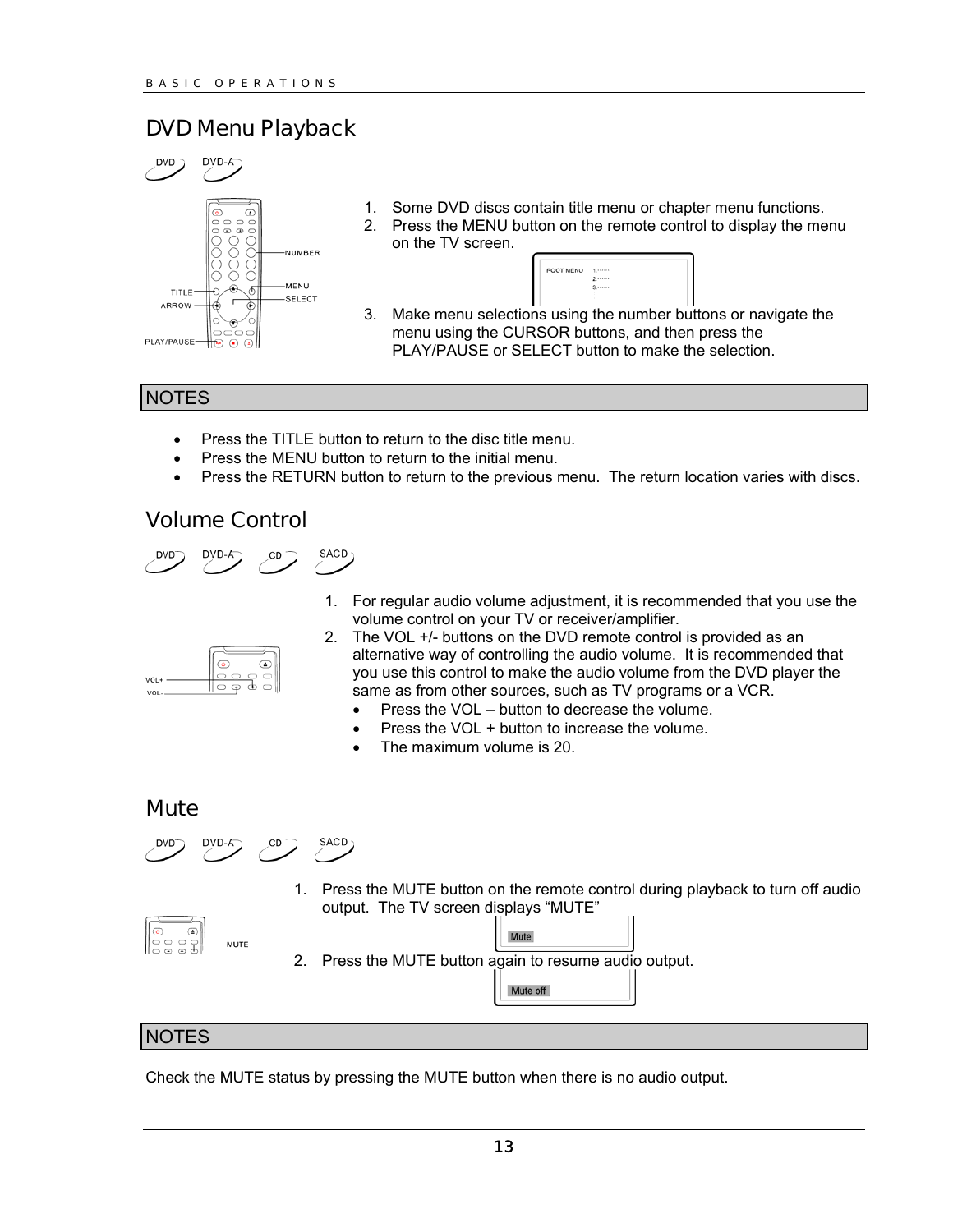## <span id="page-17-0"></span>OSD (On-Screen Display)

## $\sim$



Press the OSD button on the remote control to show disc information and operation function hints on the TV screen.

The OSD display includes the followings:

| DVD disc:                                               |                                            | CD disc:                                                         |
|---------------------------------------------------------|--------------------------------------------|------------------------------------------------------------------|
| <b>TITLE ELAPSED</b><br>TTXX/XXCHXX/XXXX:XX:XX          | TITLE REMAIN<br>睡<br>$X: X \times Y$       | SINGLE ELAPSED<br>$TRACK \times / \times \times \times / \times$ |
| CHAPTER REMAIN<br><b>DISPLAY OFF 488</b><br>X: X X: X X | CHAPTER ELAPSED 4<br>--<br>$X: X \times Y$ | <b>DISPLAY C</b>                                                 |



## Audio Language/Channel Selection





To select the audio language or channel, press the AUDIO button on the remote control during playback.

• For DVD or DivX discs that are encoded with multiple audio languages or channels, you may select the desired language or channel.

|  | AUDIO 1/2: DEID ENGLISH             AUDIO 2/2: DEID CHINESE |  |  |  |  |
|--|-------------------------------------------------------------|--|--|--|--|
|  |                                                             |  |  |  |  |

• For CD or other stereo audio content, you may select audio output from the LEFT channel only, RIGHT channel only, or STEREO.



#### **NOTES**

Availability of languages and audio channels varies with discs.

## Subtitle Selection



|⊖ ၀၀<br>|⊖ ⊙ ⊙ || 1000

When playing DVD discs or DivX programs recorded with subtitles, press the SUBTITLE button on the remote control to select the desired subtitle.

Each press of SUBTITLE button switches one available subtitle in a looping manner:

| SUBTITLE OFF   III SUBTITLE 03/03 |  |  |
|-----------------------------------|--|--|

#### **NOTES**

Availability of subtitle depends on discs and contents.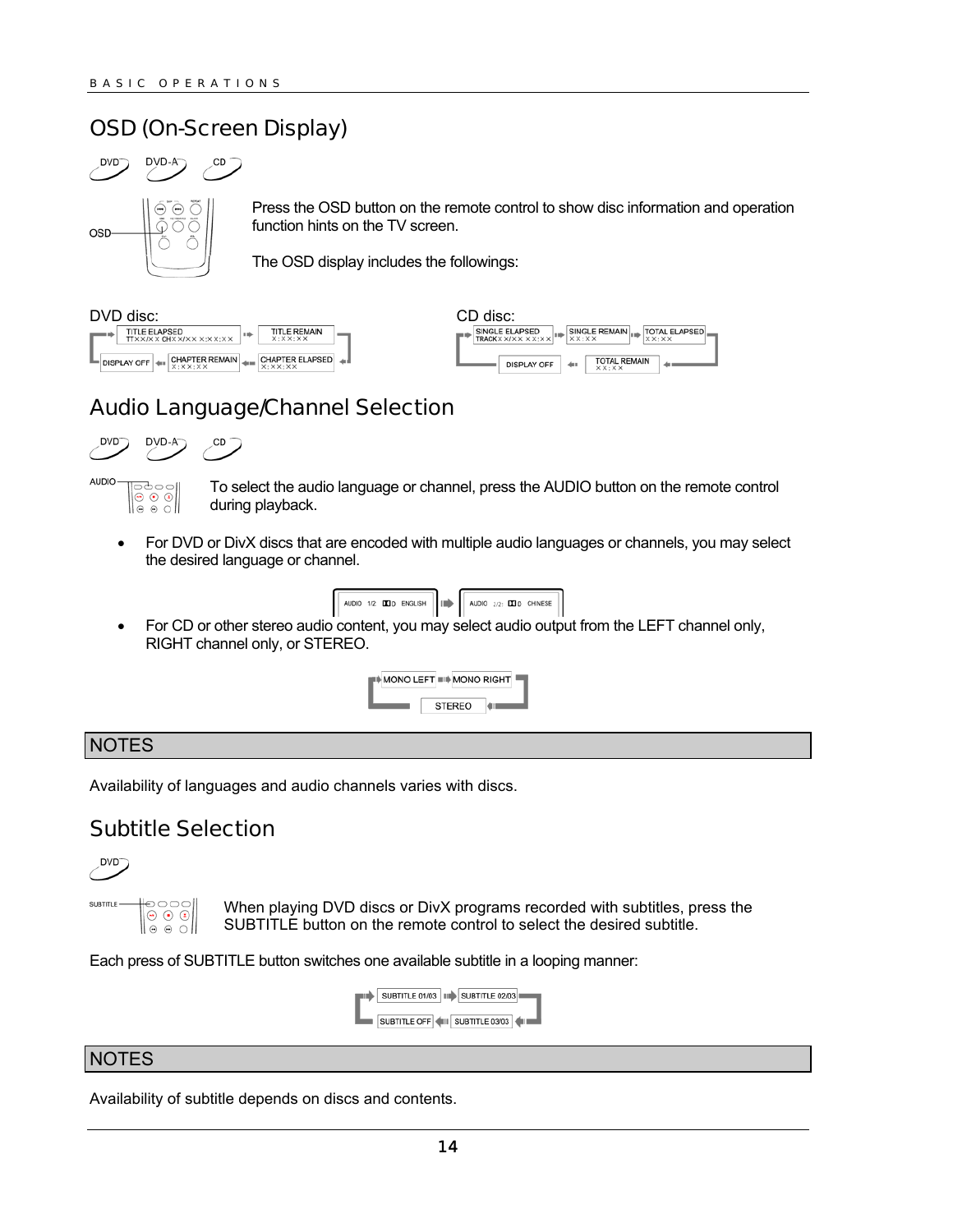## <span id="page-18-0"></span>Angle Selection





3. To resume normal playback, repeat pressing the ANGLE button until the default angle is displayed.

#### **NOTES**

- This function is available only when the discs are recorded with multiple angles.
- The angle mark on the screen can be turned off using the setup menu of the DVD player.

## Zooming the Displayed Frame



**SELECT** ARROW ZOOM

The feature zooms in or out the displayed frame.

1. To change the zoom ratio, press the ZOOM button on the remote control. Each press of the ZOOM button will switch the zoom ratio in the following sequence:

|  |  | 1.0 (No zooming) $\rightarrow$ 1.2 $\rightarrow$ 1.3 $\rightarrow$ 1.5 $\rightarrow$ 2 $\rightarrow$ 2.5 $\rightarrow$ 3 $\rightarrow$ 3.5 $\rightarrow$ 4 $\rightarrow$ 1/ <sub>2</sub> $\rightarrow$ 1/ <sub>3</sub> $\rightarrow$ 1/ <sub>4</sub> $\rightarrow$ Back to 1.0 again |
|--|--|--------------------------------------------------------------------------------------------------------------------------------------------------------------------------------------------------------------------------------------------------------------------------------------|
|  |  |                                                                                                                                                                                                                                                                                      |

- $7 1.2$
- 2. When the frame is magnified, press the ARROW buttons to move the visible area in the frame (Panning).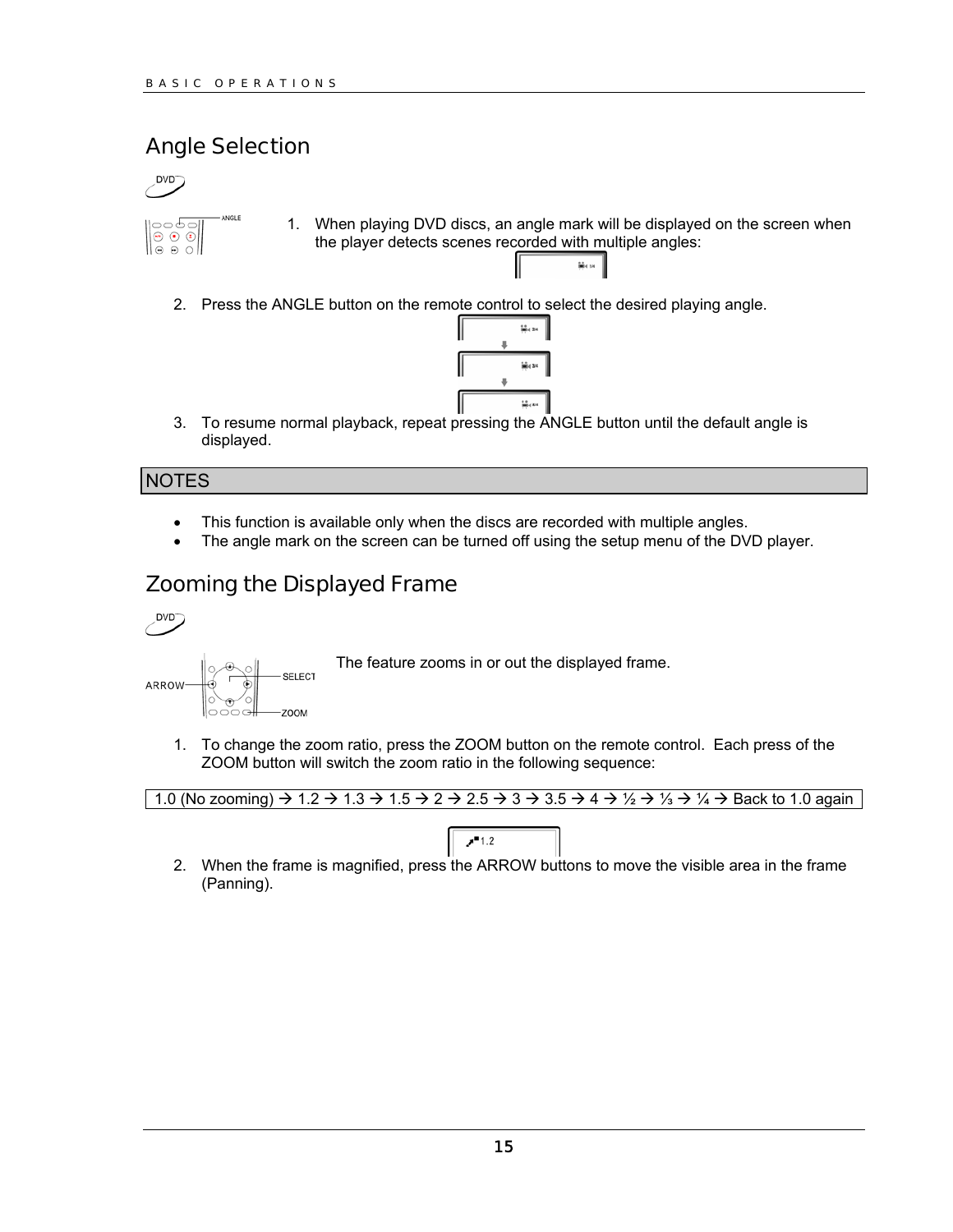## <span id="page-19-0"></span>ADVANCED OPERATIONS

## TV System Selection

| PAL         |  |
|-------------|--|
| <b>NTSC</b> |  |
| <b>AUTO</b> |  |

for North America. Some things to keep in mind: • When the video output is set to PAL or NTSC system, the DVD player will convert the disc content to the selected system if it is different.

> • When the video output is set to AUTO, the DVD player will **not** perform system conversion. The AUTO mode is only to be used if your TV supports both NTSC and PAL systems.

While you will want to set the video output system (NTSC/PAL) to the same as that supported by your TV, realize that the DVD player will convert, on-the-fly any content that is not in the format your TV understands. The default output is NTSC

• Playback must be stopped before switching the system from one setting to another.

## Output Resolution





If the DVD player is connected to the TV using its HDMI or component output, you may use the HDMI button on the remote control to select the best display resolution.

- 1. Make sure the HDMI cable, HDMI-DVI adapter cable or component video cable is properly connected.
- 2. Turn on the TV. Adjust the TV to use the proper input (HDMI, DVI or Component).
- 3. Turn on the DVD player with no disc in its tray, or if the DVD player is already on, make sure that playback is completely stopped.
- 4. Press the HDMI button to show the current output resolution. Each subsequent press of the HDMI button switches the output resolution in the following sequence:

NTSC output:

 $480i \rightarrow 480p \rightarrow 720p 60Hz \rightarrow 1080i 60Hz \rightarrow Back to 480i again$ 

PAL output:

 $576i \rightarrow 576p \rightarrow 720p$  50Hz  $\rightarrow$  1080i 50Hz  $\rightarrow$  Back to 576i again

5. The selected output resolution will be briefly displayed on the upper left corner of the TV screen as well as on the DVD player's front panel LED display.

#### **NOTES**

• Some TV sets do not support one or more HDMI output resolutions (particularly 480i). In this case repeatedly press the HDMI button until a supported resolution is selected. Give your display a second or two to "grab on" to the new signal and attempt to display a picture.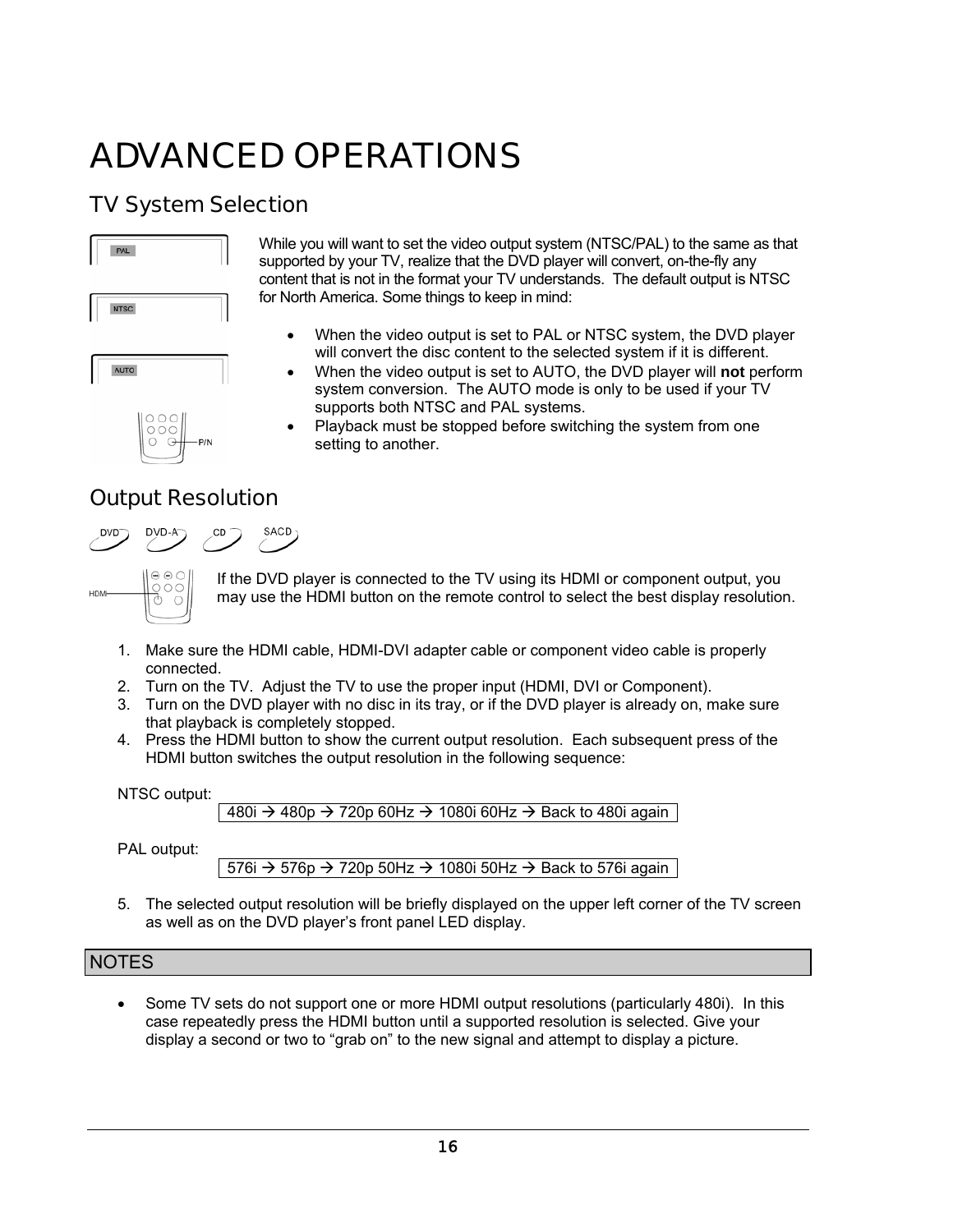- <span id="page-20-0"></span>• In case you are not able to get a picture using the HDMI output, please connect the DVD player to the TV using either the composite video or S-Video outputs, and then use the setup menu to adjust the DVD player settings.
- Due to copyright protection requirements, when playing copyright-protected DVD discs, the component output resolution is limited up to 480p. If the component output resolution of the DVD player is set at 720p or 1080i, automatic resolution downgrade may happen. HDMI output resolution is not affected by this limitation as it is copy-protected with HDCP.

## Fast Playback

SACD<sub>)</sub>

You may fast forward or reverse to search for a certain point during playback.

1. Press the FWD button on the remote control and the player starts fast forward playback. Each press of the FWD button switches the playback speed in the following sequence:

| FWD |  |  |
|-----|--|--|
| REV |  |  |

|  | $\blacksquare$ $\blacktriangleright$ $\blacktriangleright$ 2X $\blacksquare$ $\blacktriangleright$ $\blacktriangleright$ 4X $\blacksquare$ $\blacktriangleright$ $\blacktriangleright$ 8X                                             |  |  |  |  |
|--|---------------------------------------------------------------------------------------------------------------------------------------------------------------------------------------------------------------------------------------|--|--|--|--|
|  | $\parallel$ $\blacktriangleright$ $\parallel$ $\parallel$ $\parallel$ $\parallel$ $\blacktriangleright$ $\parallel$ 32X $\parallel$ $\parallel$ $\parallel$ $\blacktriangleright$ $\parallel$ 16X $\parallel$ $\parallel$ $\parallel$ |  |  |  |  |

2. Press the REV button on the remote control and the player starts fast reverse playback. Each press of the REV button switches the playback speed in the following sequence:

$$
\begin{array}{c}\n\begin{array}{c}\n\text{11} \\
\text{21} \\
\text{32} \\
\text{43}\n\end{array}\n\end{array}
$$

## Slow Playback



To slow down the playback speed, please use the following steps.



1. Press the SLOW button on the remote control and the player starts slow playback. Each press of the SLOW button switches the playback speed in the following sequence:

> $=$   $+$   $\overline{1}$   $\overline{1}$   $1/2$   $=$   $+$   $\overline{1}$   $\overline{1}$   $1/4$   $=$   $+$   $\overline{1}$   $\overline{1}$   $1/8$   $=$   $+$   $\overline{1}$   $\overline{1}$   $1/16$   $=$   $\overline{1}$  $\blacktriangleright$  40 41 1/16 40 41 1/8 40 41 1/4 40 41 1/4 20 -

2. Press the PLAY/PAUSE button during slow playback to resume normal playback speed.

## Repeat Playback





To repeat a certain chapter, title, track or disc, press the REPEAT button on the remote control.

Each press of the REPEAT button switches the repeat mode in the following sequence:

DVD, DVD-Audio disc: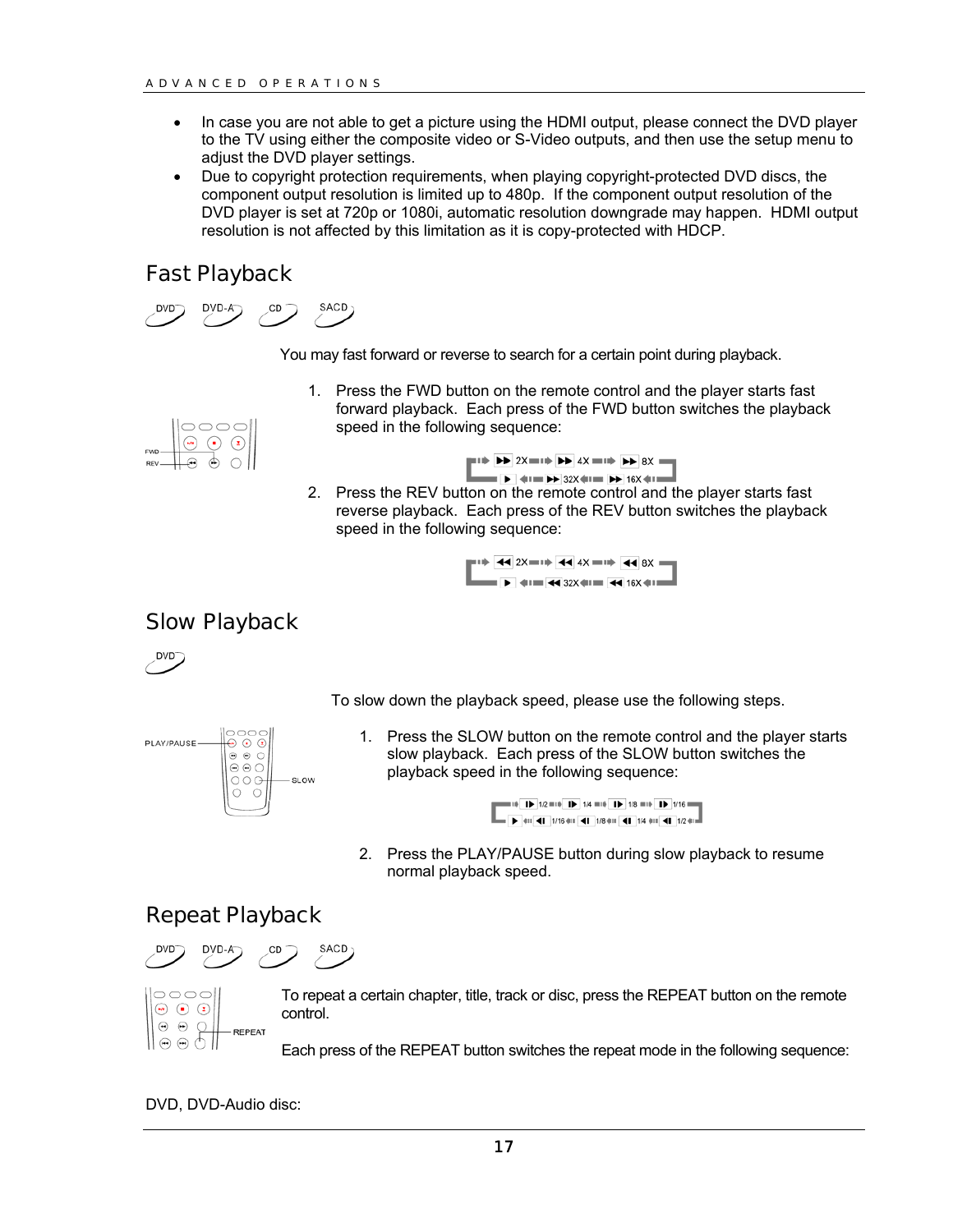<span id="page-21-0"></span>

|            | OCHAPTER IIID TITLE IIID O ALL IIID REPEAT OFF  |
|------------|-------------------------------------------------|
| CD disc:   |                                                 |
| SACD disc: | © Folder   GSingle   CRepeat one   Repeat folde |
|            |                                                 |

#### Repeat the Selected Section

SACD



**DA** 

 $\bigcirc$  AB

- 1. During normal playback, press the A-B button on the remote at the desired beginning point (Point A) for the repeat play.
- 2. When playback reached the desired ending point (Point B) for the repeat play, press the A-B button again.
- 3. The player now repeatedly plays back the specified section (A-B).
- 4. Press the A-B button for the third time to resume normal playback.

#### **NOTES**

 $\circ$   $\circ$  $\theta$   $\theta$ 

Not available for all disc formats or contents.

## Random and Shuffle Playback





When playing an audio CD disc, you may use the ANGLE button to switch the playback mode from normal playback mode to random or shuffle playback mode.

In normal playback mode, each track of the CD disc is played back in sequential order. As the name implies, the random playback mode randomly selects a track to play. The shuffle mode also plays back the tracks in random order, but it ensures that each track is played only once.

## Playback by Track Number

SACD



Insert disc. After the player begins reading the disc, press the NUMBER buttons on the remote control to select the chapter/track for playback.

• Press the NUMBER buttons 1-9 to directly select the corresponding chapter/track if the chapter/track number is below 10. For example, to select the seventh track, press the [7] button.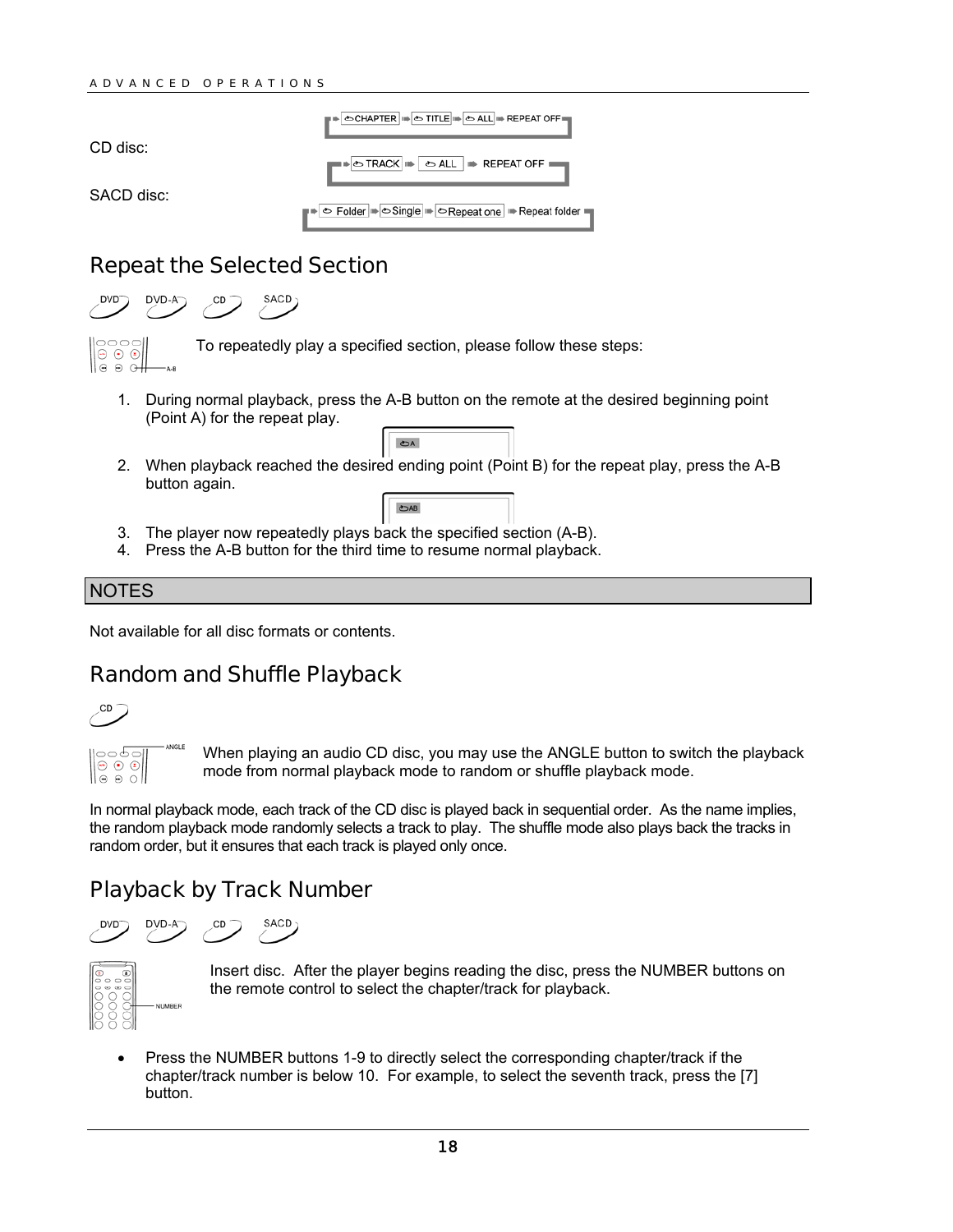#### の

- <span id="page-22-0"></span>• Press the +10 button and then the NUMBER buttons 0-9 to directly select the corresponding chapter/track if the chapter/track number is above 10 (including 10).
- For example, to select the 16<sup>th</sup> track, press  $[+10]$  followed by  $[6]$ :

$$
\overset{\shortparallel }{\mathbf{\Theta }}\overset{\shortparallel }{\mathbf{\mathbf{C}}}
$$

To select the  $25<sup>th</sup>$  track, press [+10] twice followed by [5].

## Playback from a Specific Location

CD

#### Playing DVD discs



You may specify a point to start playback by entering the title, chapter or time directly.

- 1. **Title and chapter search.** For example, search for Title 6, Chapter 2:
	- Press the GOTO button on the remote, and the TV screen displays:

TITLE III /030 Chapter 000/002

(You may need to use the ARROW buttons to move the cursor to the Title location.)

• Enter the title number 6. The cursor moves to the Chapter location and the TV screen displays:



Playback starts from the specified title and chapter.

#### **NOTES**

To enter a number greater than 9, use the +10 button.

- 2. **Title time search.** For example, search for a specified elapsed time within the currently playing title.
	- Repeatedly press the GOTO button until the TV screen displays the following picture. Use the NUMBER buttons to enter the HOUR, MINUTE and SECOND. **TITLE 06/30** TIME : :

3. **Chapter time search.** For example, search for a specified elapsed time within the currently playing chapter.

• Repeatedly press the GOTO button until the TV screen displays the following picture. Use the NUMBER buttons to enter the HOUR, MINUTE and SECOND.

CHAPTER 01/04 TIME ::

#### Playing CD discs

**1. Disc time search**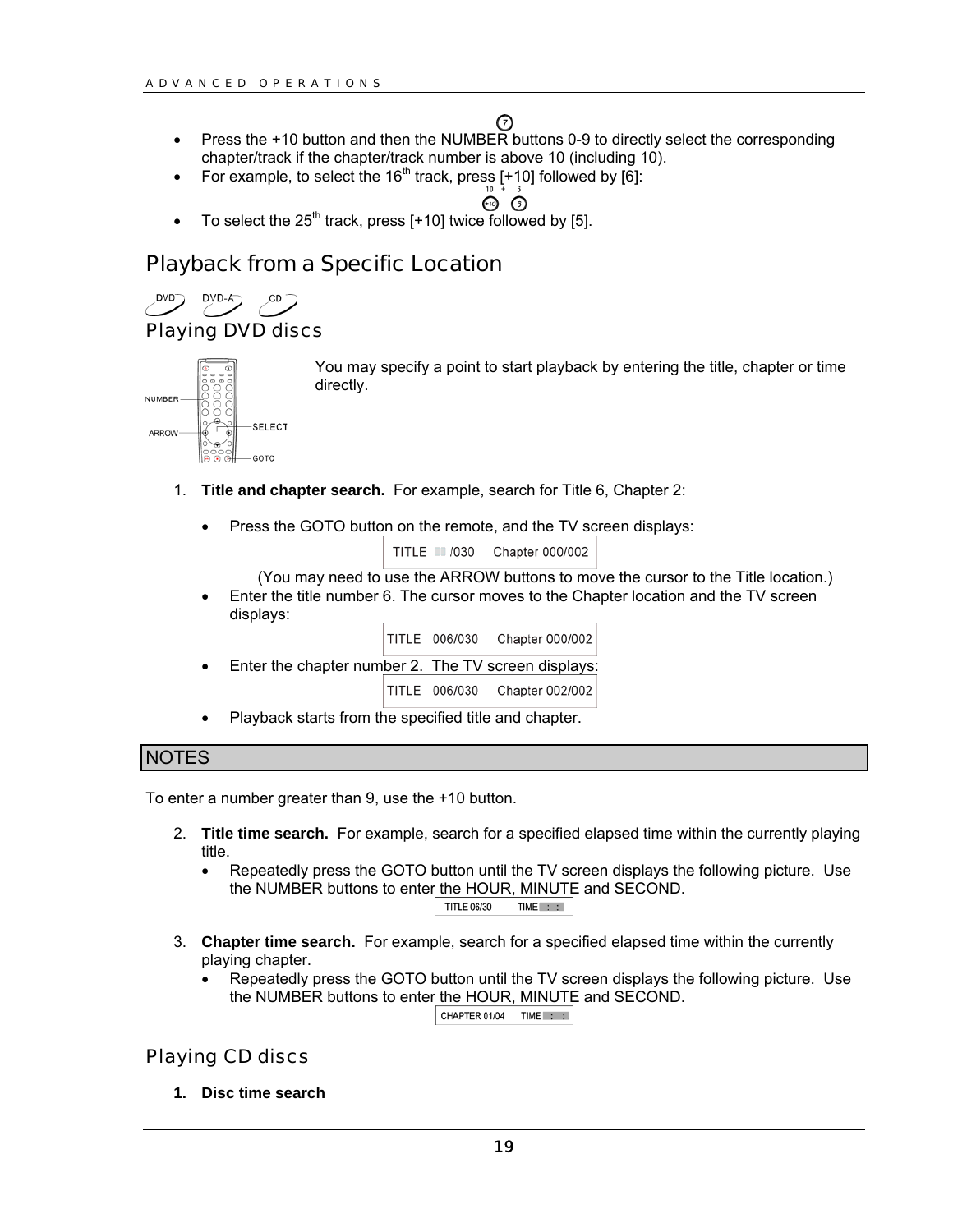<span id="page-23-0"></span>• Repeatedly press the GOTO button until the TV screen displays the following picture. Use the NUMBER buttons to enter the MINUTE and SECOND.

TRACK GOTO

- **2. Track time search** 
	- Repeatedly press the GOTO button until the TV screen displays the following picture. Use the NUMBER buttons to enter the MINUTE and SECOND.
- **3. Select a track** 
	- Repeatedly press the GOTO button until the TV screen displays the following picture. Use the NUMBER buttons to enter the track number. For track numbers greater than 9, please press the +10 button first.

SELECT TRACK -/15

#### **Memory**



| <b>MEMORY</b> |   |
|---------------|---|
|               | Ξ |

- 1. If you must interrupt the playback and would like to resume from the interrupted position at a later time, you may press the MEMORY button on the remote control to save the current playing position.
- 2. The position is memorized even after turning off the unit or changing the disc.
- 3. When the next time the disc with a memorized playing position is played back, the DVD player will recognize the saved playing position. When prompted, you may press the STOP button to cancel resuming and start playback from the beginning. If you press a button other than STOP, or do not press any button at all, playback will resume from the saved playing position.
- 4. The saved playing position is erased after resuming or canceling playback from the memorized location. To save a new position, please press the MEMORY button again.

#### Viewing Static Pictures on DVD-Audio Discs





Some DVD-Audio discs contain static pictures, such as photos of the band or narration of the album. When a DVD-Audio track is playing, you may use the ANGLE button to select the previous picture or the ZOOM button to select the next picture.

## Audio-Only Mode



You can enjoy higher quality audio by turning off the video processing and output. The Audio-Only mode reduces interference between the video and audio signals.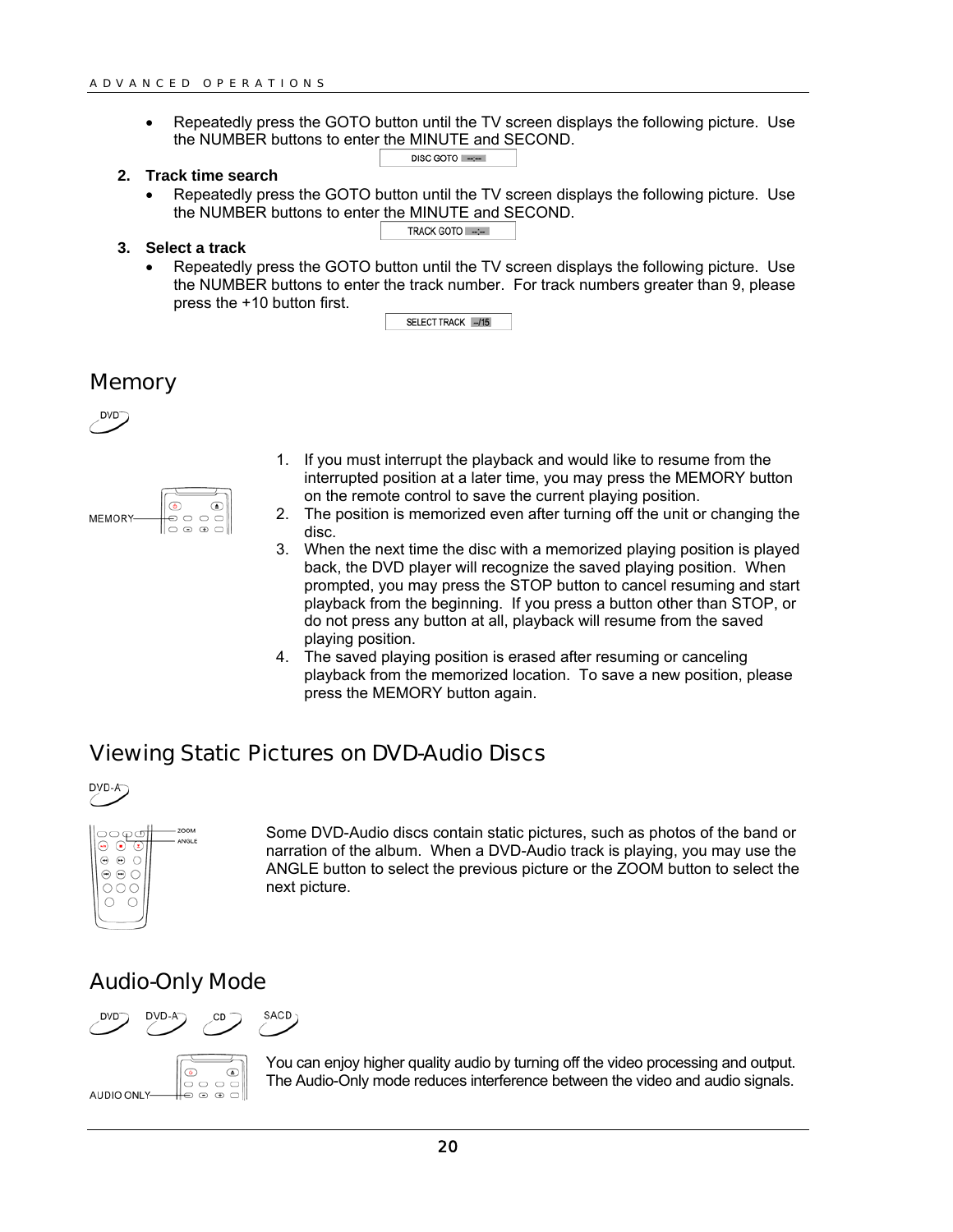- <span id="page-24-0"></span>1. Press the AUDIO ONLY button on the remote control to turn off video and enter Audio-Only mode.
- 2. Press the AUDIO ONLY button again to resume video and cancel Audio-Only mode.

#### **NOTES**

Audio-Only mode is cancelled if the unit is switched to STANDBY.

#### Virtual Keyboard

DVD<sup>-1</sup>

While enjoying a movie in a dark environment, the brand new on-screen virtual keyboard and the easyto-locate ARROW buttons on the remote control allow you to easily perform playback controls and configurations.

1. Press the KEYBOARD button on the remote control, a virtual keyboard will appear on the screen as shown in the figure:



| Step |  |
|------|--|
|      |  |

2. Forward Slow Playback

- 3. Play
- 4. Skip Next
- 5. Fast Forward
- 6. Pause
- 7. Angle
- 8. Reverse Slow Playback
- 9. Skip Previous
- 10. Fast Reverse
- 11. Audio
- 12. Subtitle
- 2. Use the four ARROW buttons to select the function you wish to perform, and then press the SELECT button to confirm. For instance, to select a subtitle:
	- Press the ARROW buttons to select the subtitle icon in the virtual keyboard. Each press of the SELECT button switches an available subtitle language.<br>
	SUBTITLE 01/03 | SUBTITLE 01/03 | SUBTITLE 02/03



3. To exit the virtual keyboard, press the KEYBOARD button again.

#### **NOTES**

The virtual keyboard function is applicable to DVD discs only.

#### Disc INFO

## $DVD^-$

The brand new disc INFO browser enables you to conveniently view the disc information, perform disc navigation and playback control. The following example shows how to use the disc INFO browser during DVD playback.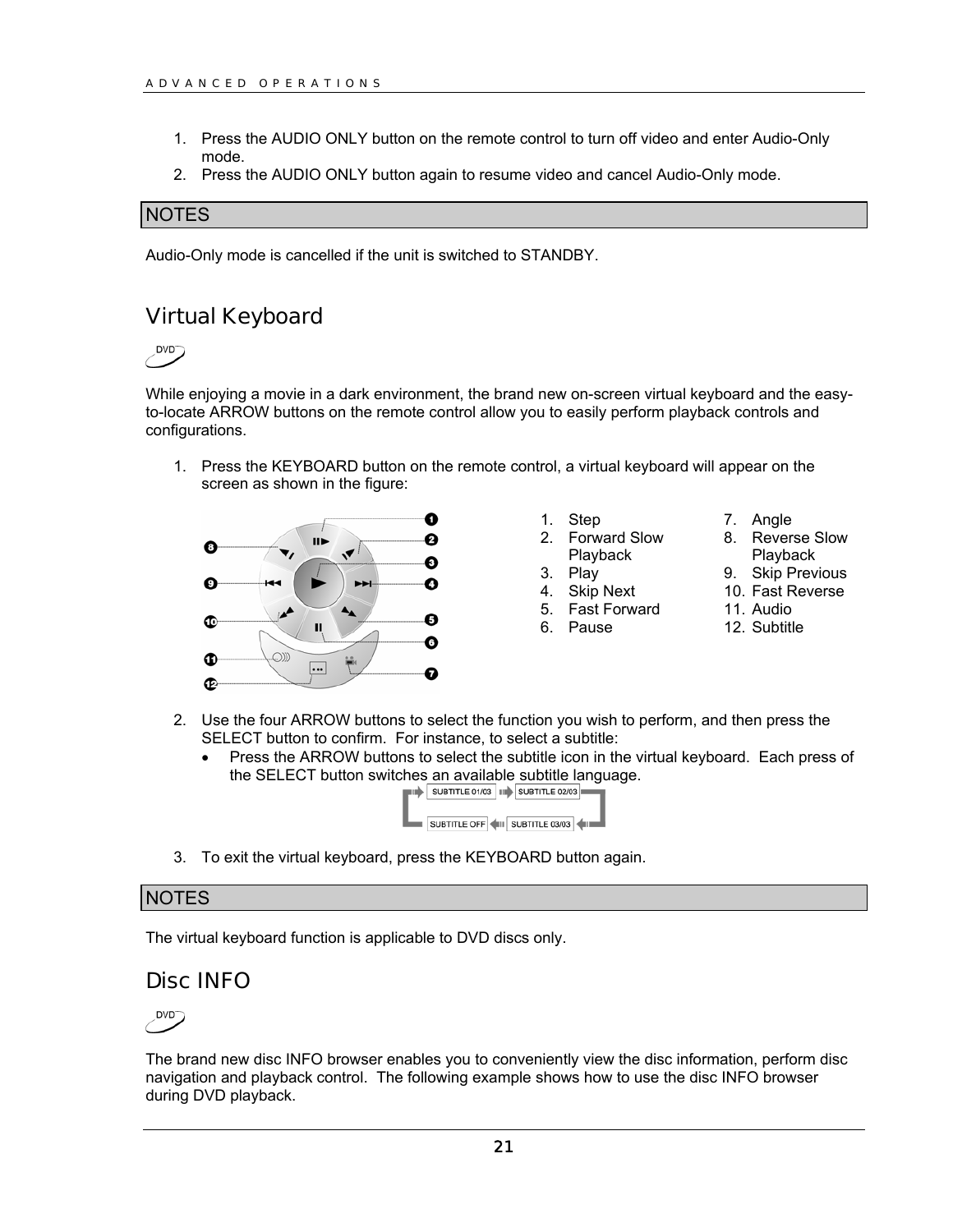<span id="page-25-0"></span>1. Press the INFO button on the remote control. The TV screen displays the following:



- Video preview in the top half of the screen
- Disc information in the lower half of the screen
- Current bit rate (unit: 100kbps) and playback time at the bottom of the screen
- 2. Press the UP/DOWN ARROW buttons to select an item in the disc information display. If the selected item allows modification, press the SELECT button to make selections or modifications.



- For example, to navigate to a specific chapter, press the UP/DOWN ARROW buttons to select the "Chapter" item, and then press the SELECT button.
- Press the NUMBER buttons to select the desired chapter. To select the  $4<sup>th</sup>$  chapter, press 0 and 4.
- 3. To exit the disc INFO browser, press the INFO button again.

#### Playing DivX, Digital Audio and Picture Files

When you insert a disc which contains DivX, XviD, digital audio or digital picture files, the TV screen displays a disc navigation menu as shown the in the figure:

|                | ----<br>--------------              |
|----------------|-------------------------------------|
|                | <b>COL</b>                          |
|                |                                     |
|                |                                     |
|                |                                     |
| -------------- |                                     |
|                | <b>CAR IN CASE OF A SECOND CASE</b> |
|                |                                     |

- 1. Status Window Displays the current status information
- 2. Directory Window Displays the current directory path
- 3. File Window Lists the files in the current directory
- 4. Scroll Bar Indicates the position of the current file in the directory
- 5. Preview Window Picture preview or other file information
- 6. Information Window Displays file information or operation prompts

You may switch between the directory listing mode and file listing mode using the ANGLE button on the remote control. In the directory listing mode (default) the files are listed according to the directory structure of the disc. In the file listing mode all files in the disc are listed in a flat view.

The Status Window contains the following elements: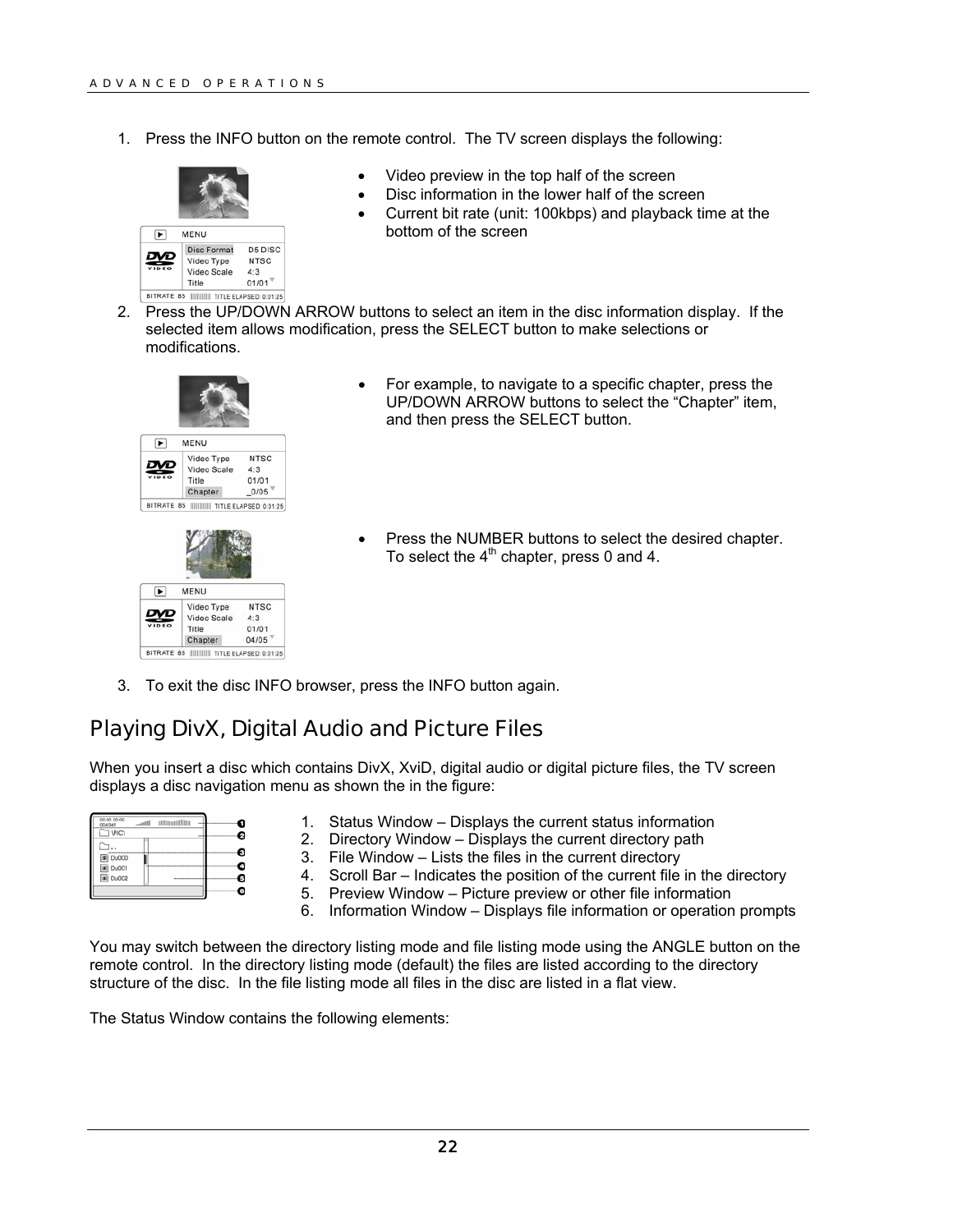#### <span id="page-26-0"></span>ADVANCED OPERATIONS



- 1. Elapsed play time of the current digital audio file
- 2. Total play time of the current digital audio file
- 3. The audio bit rate
- 4. Current playback mode indicator (play/stop/pause)
- 5. Track indicator
- 6. Volume indicator
- 7. Dynamic frequency power spectrum meter

When a disc is first loaded into the player, it may take a few moments to search the compatible files and build the disc navigation menu. Please be patient.

To navigate the disc navigation menu:







- Press the UP/DOWN ARROW buttons to select the desired directory and press the SELECT button to enter it.
- To return to the previous level of directory, select the  $[\square]$ . directory in the first line, or press the LEFT ARROW button.
- If a directory contains many files, you may press the PREV or NEXT SKIP button to the previous or next page of the directory listing.
- Press the UP/DOWN ARROW buttons to select the DivX, XviD, digital audio or digital picture file. If a preview image or additional information is available, the preview will appear in the preview window.
- Press the SELECT button to play the file. DivX/XviD file will be decoded and played back. Digital music file will start playing, and digital picture will be displayed in full screen slide show mode.

## Digital Picture Play Operations

When a picture is displayed in full screen slide show mode, the following operations are available:



- Press the SUBTITLE button to switch among various picture transition modes.
- Press the ZOOM button to start the zoom in/out function. The TV screen displays "Zoom 100%"
	- o While in the zoom mode, press the FWD or REV button to change the zoom ratio. Available zoom ratios are from 50% to 200%.
	- o When the picture is magnified larger than the screen, you may use the ARROW buttons to move the visible area in the picture frame (Panning).
	- o To exit the zoom mode, press the ZOOM button again.
- Press the STOP button to stop the slide show and display the pictures in thumbnail mode. You may:
	- o Press the PREV or NEXT SKIP button to display the previous or next page of thumbnails;
	- o Use the ARROW and SELECT buttons to select a picture to display;
	- o Use the NUMBER buttons to directly select a picture to display.
- Press the MENU button to stop the slide show and return to the disc navigation menu.
- Press the ARROW buttons to rotate or flip the picture: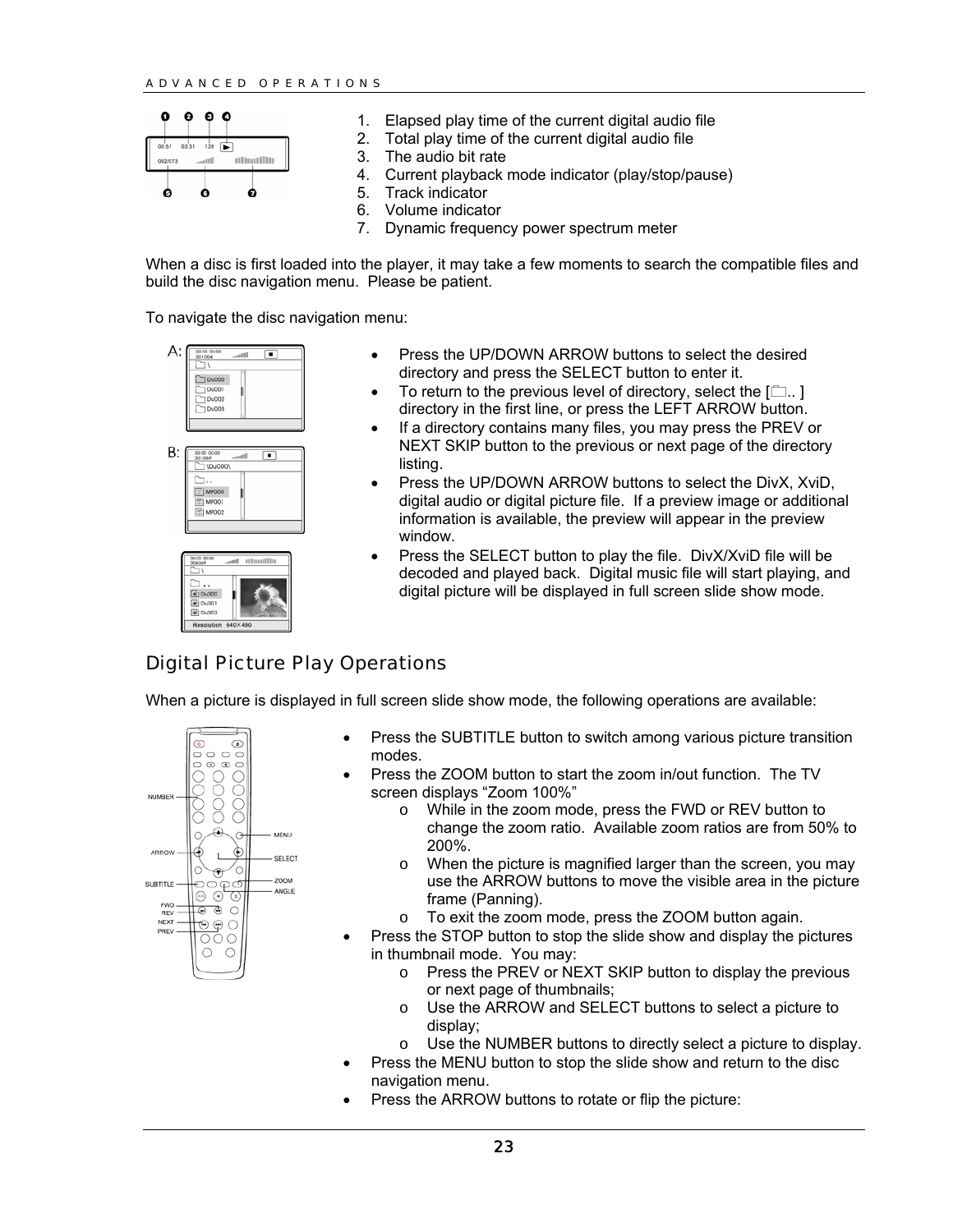- o UP: Invert
- o DOWN: Mirror
- o LEFT: Rotate counter-clockwise
- o RIGHT: Rotate clockwise

#### <span id="page-27-0"></span>Digital Music Play Operations

When playing digital music files, the following operations are available:

- **Repeat, Shuffle or Random Playback** Press the REPEAT button on the remote control to switch the playback mode.
- **Skip** To skip to another song, use the ARROW buttons on the remote control to highlight the song to play, and then press the SELECT button. The SKIP NEXT and SKIP PREV buttons can be used to move the cursor to the next or previous page of the song list.

#### Playing a Disc with Both Digital Audio and Picture Files

If the disc contains both digital audio and picture files, you can enjoy both of them simultaneously. First navigate to the folder that contains the digital audio files and start the audio playback. Next you can navigate to the folder that contains the digital picture files and start the slide show. The slide show will start with the already playing digital audio as background music.

## Use of USB Equipment and 4-in-1 Card Reader

This DVD player is equipped with a USB port and a 4-in-1 flash memory card reader, which supports Secure Digital (SD), Multi-Media Card (MMC), Memory Stick (MS) and SmartMedia (SM). You may use the USB port and the card reader to play DivX/XviD, digital audio and digital picture files stored on compatible USB drives and flash memory cards.

#### Playing USB Device



Please connect the USB device to the USB port of this DVD player using a compatible USB cable. Press the DVD/CARD button on the remote control. A device selection menu will appear.





Use the DVD/CARD button or the ARROW buttons to highlight the "USB" item of the device selection menu, and then press the SELECT or PLAY/PAUSE button to confirm. The DVD player will start reading the files stored in the USB device. After correctly reading the files, a disc navigation menu will appear. You may now select the files to playback. Please refer to page [22](#page-25-0) for detail instructions.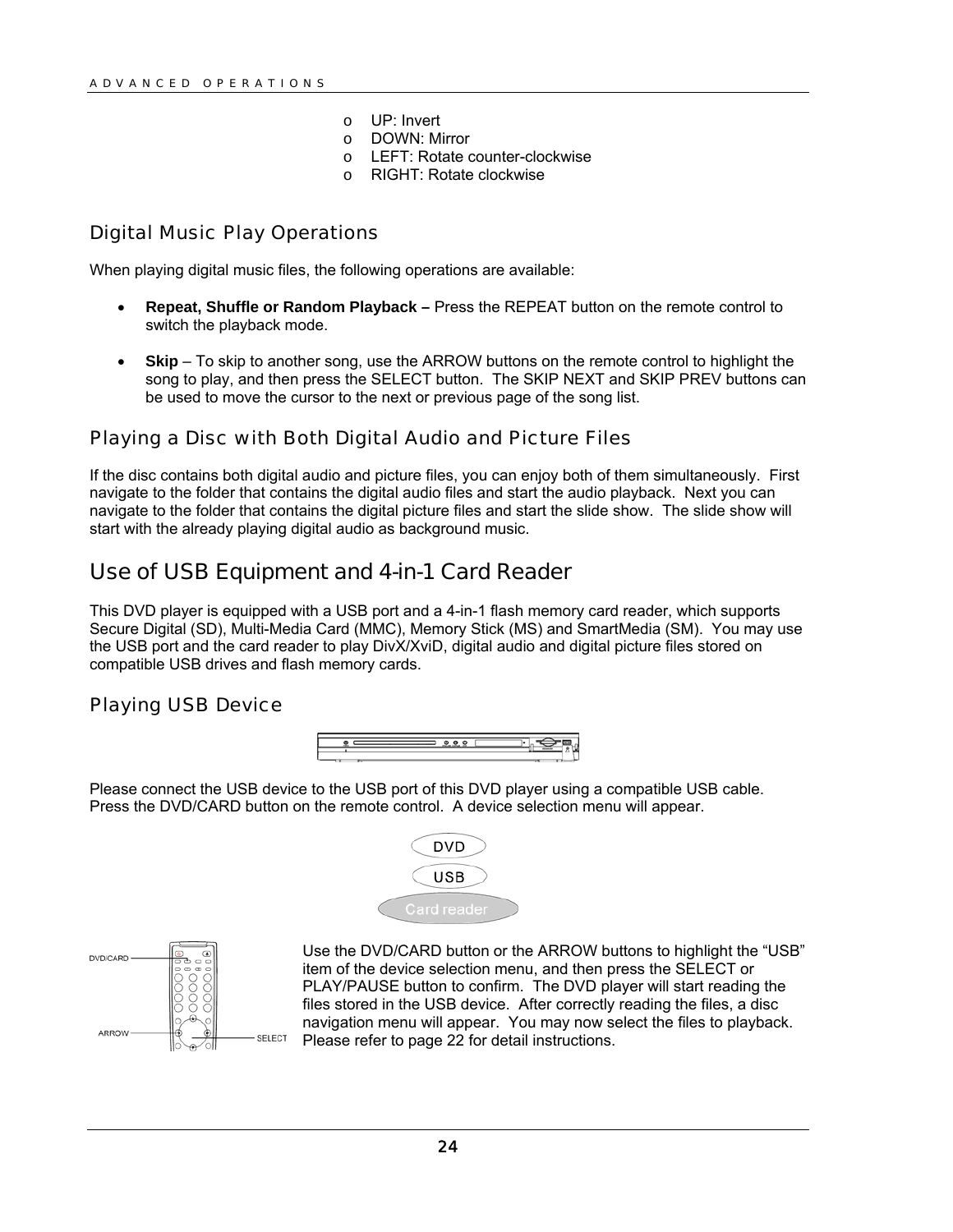#### <span id="page-28-0"></span>Playing Flash Memory Card



Please insert a compatible flash memory card into one of the 4-in-1 card reader slots. Press the DVD/CARD button on the remote control. A device selection menu will appear.

Use the DVD/CARD button or the ARROW buttons to highlight the "Card Reader" item of the device selection menu, and then press the SELECT or PLAY/PAUSE button to confirm. The DVD player will start reading the files stored in the flash memory card. After correctly reading the files, a disc navigation menu will appear. You may now select the files to playback. Please refer to page [22](#page-25-0) for detail instructions.

#### **NOTES**

- This unit supports "USB 1.1 Mass Storage Class Bulk-Only Transport" devices only. Most USB thumbs drive and portable hard disk drives conform to this device class. Other USB devices such as MP3 players, digital cameras, and mobile phones may not be compatible.
- Supported USB drives and flash memory cards must be formatted with the FAT (File Allocation Table) file system. Drives and flash memory cards formatted with NTFS file system are not supported.
- If the USB drive or flash memory card has no files, the screen displays "Empty Device" and no disc navigation menu will appear. If the USB drive or flash memory card is incompatible, or the player encounters errors while reading the USB drive or flash memory card, the screen displays "Device Error". In this case please check the USB drive or flash memory card is compatible, and try to unplug the device and re-insert again.
- In some cases, an incompatible USB device or flash memory card may cause the play to stop responding. If this occurs simply turn off the power, remove the USB device or flash memory card, and turn the player back on.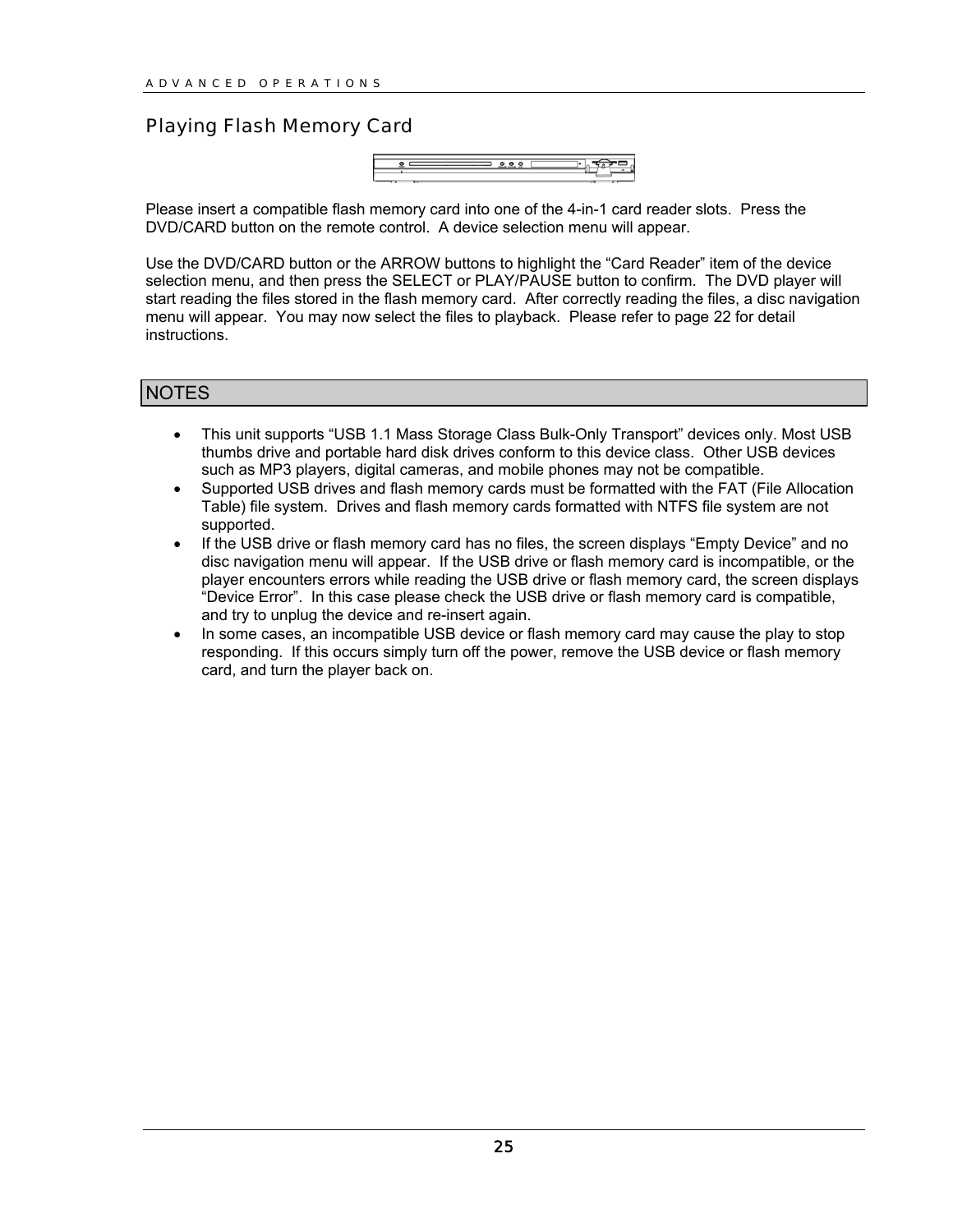## <span id="page-29-0"></span>SETUP MENU OPTIONS

The SETUP menu of the DVD player presents many setup and configuration options. For most users, the default configuration works well enough and there is no need to change the settings. However if you need to configure the DVD player to perfectly match your home theater settings and watching preference, please follow these instructions.

1. Press the SETUP button on the remote control, and the TV screen displays:



- 2. Press the LEFT/RIGHT ARROW buttons to select the setup page. There are 5 pages: General Setup, Speaker Setup, Audio Setup, Video Setup, and Preference. Press the SELECT button to enter the selected setup page. The Preference page can only be accessed when playback is completely stopped, or when there is no disc in the player.
- 3. Press the UP/DOWN ARROW buttons to select the setup item to be changed, and press the SELECT button to change the setting. Grayed-out setup items cannot be changed. To allow changing of such items, make sure playback is completely stopped, or there is no disc in the player.

For example, in the Video Setup Page, you may use the UP/DOWN ARROW buttons to select the "Sharpness" setup item, and press the SELECT button to change the "Sharpness" setting.

| Video Setup Page  |     |
|-------------------|-----|
| Sharpness         | Off |
| <b>Brightness</b> | 00  |
| Contrast          | 00  |
| Hue               | 00  |
| Saturation        | 00  |
| Gamma             | Off |
| Color Space       | RGB |

4. To select a value from the list of available settings, press the UP/DOWN ARROW buttons and then press the SELECT button to confirm.

For example, after using the UP/DOWN ARROW buttons to select "Off" for "Sharpness" and pressing the SELECT button.

| Video Setup Page          |  |
|---------------------------|--|
|                           |  |
| Sharpness<br>Sharp        |  |
| Soft<br><b>Brightness</b> |  |
| Off<br>Contrast           |  |
| Hue                       |  |
| Saturation                |  |
| Gamma                     |  |
| Color Space               |  |

5. To exit the SETUP menu, press the SETUP button on the remote control.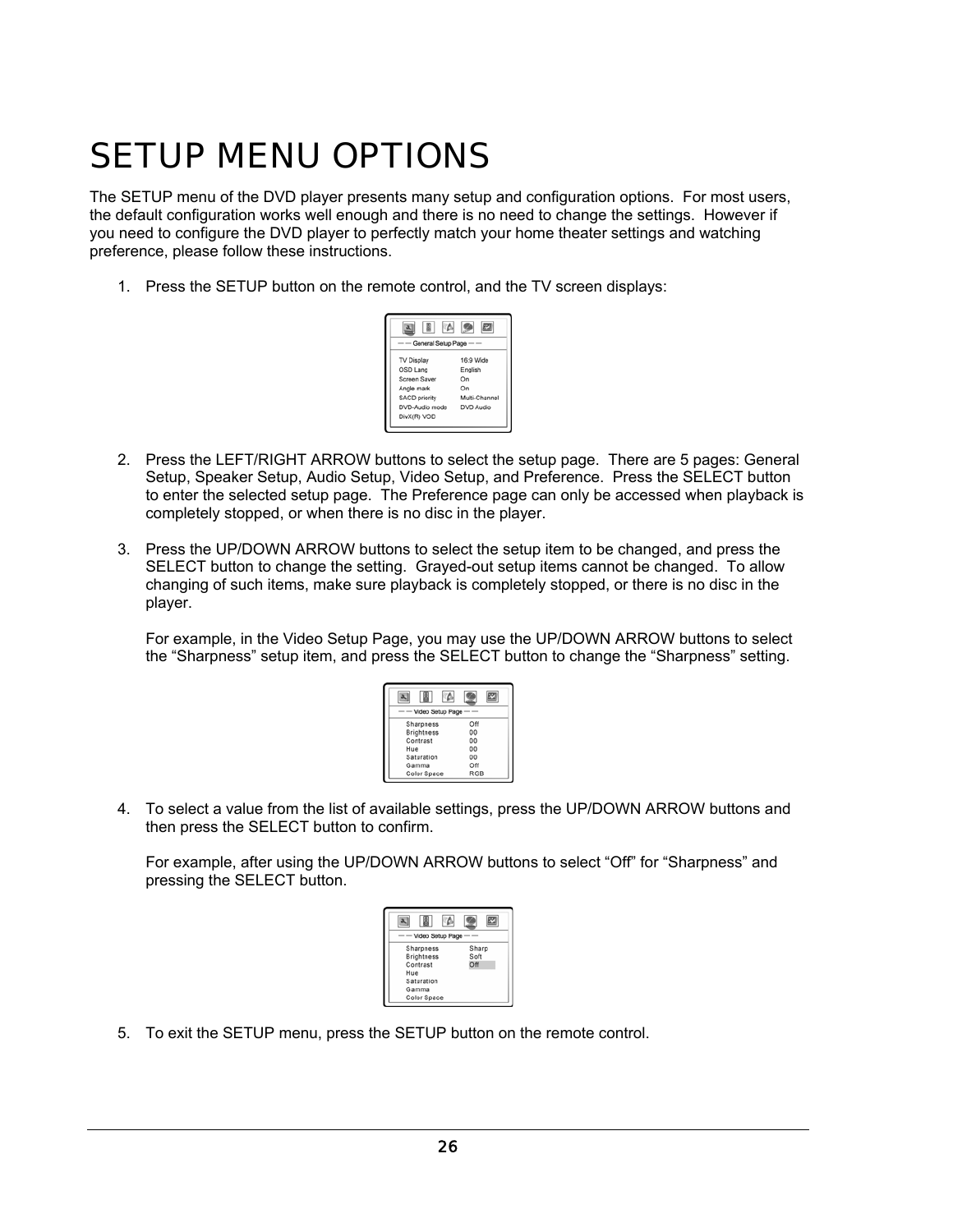#### <span id="page-30-0"></span>General Setup Page



- 1. **TV Display**: To set the aspect ratio of the player's output image to match your TV. The options are :
	- **4:3 Pan/Scan**  4:3 TV Pan and Scan. Choose when the display is 4:3. Both sides of widescreen image are clipped.
	- **4:3 Letterbox** 4:3 TV Letterbox. Choose when the display is 4:3. Widescreen image is displayed in "letterbox" format with black borders on top and bottom.
	- **16:9 Wide** Choose when the display is 16:9. 16:9 materials will be displayed in its native aspect ratio, and 4:3 materials will be stretched.
	- **16:9 Wide/SQZ** 16:9 TV Wide/Squeeze Mode. Choose when the display is 16:9. 16:9 materials will be displayed in its native aspect ratio, and 4:3 materials will be displayed with black borders on both sides to maintain 4:3 aspect ratio.



- 2. **OSD Lang**: On-Screen Display Language. To set the language of on-screen display, menus and prompts.
- 3. **Screen Saver**: To turn on/off the screen saver function. When the screen saver is on, a moving logo will appear instead of the static image after 2 minutes of inactivity. This is designed to minimize the burn-in issue for plasma and CRT display devices.
- 4. **Angle Mark**: To turn on/off the display of angle mark when DVD content with multiple available angles is played.
- 5. **SACD Priority:** To select which audio tracks to play for SACD (Super Audio CD). The options are:
	- **Multi-Channel** Play the multi-channel surround audio
	- **2-Channel**  Play the 2-channel stereo audio
	- **CD MODE** Play the CD layer of a hybrid SACD disc
- 6. **DVD-Audio Mode:** To select which portion of a hybrid DVD-Audio disc to playback. The options are:
	- **DVD-Audio** Play the DVD-Audio portion of the disc with surround audio
	- **DVD-Video** Play the DVD-Video portion of the disc with Dolby Digital or DTS audio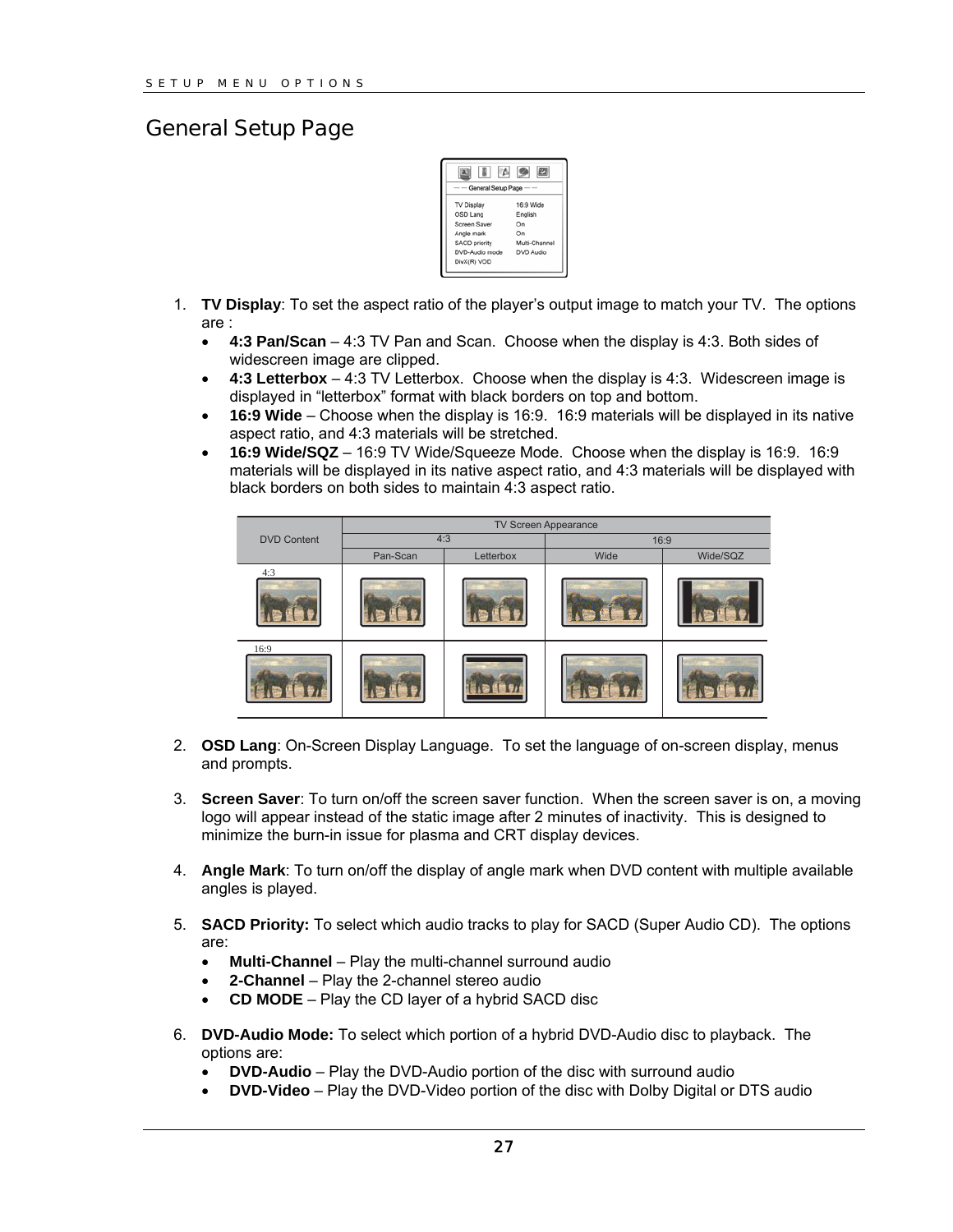<span id="page-31-0"></span>7. **DivX VOD:** Divx Video on Demand – To display the device registration code for DivX Video on Demand service. To learn more, visit [www.divx.com/vod](http://www.divx.com/vod)



## Speaker Setup Page



- 1. **Down-mix Mode:** To set the audio down-mix mode to convert multi-channel audio into twochannel output. This setting only affects the "Mixed L/R" analog audio outputs. The options are:
	- **Left/Right** Left and Right channels only. This mode is intended for use with two-channel Dolby Pro Logic receivers. If the content is encoded with Dolby Pro Logic then the encoded audio will be passed to the receiver for Dolby Pro Logic processing. For stereo content the output will be stereo. For multi-channel content only the left front and right front channels will be re-produced.
	- **Stereo** This mode down-mixes decoded multi-channel (5.1ch) audio to 2-channel stereo output. For stereo content the output will be stereo. For multi-channel content the surround and center channels will be mixed with the left and right front channels. Recommended for use with TV sets or stereo receiver/amplifiers.
	- **V. Surround** Virtual Surround. This mode creates a virtual surround effect from stereo or multi-channel audio contents.
	- **5.1CH**  This mode enables 5.1ch decoded analog audio output. The number of actual output channels depends on the disc.
- 2. **Front Speaker:** To set the sound filtering control for the front speakers. The options are:
	- **Large** Choose if the front speakers are large. Bass frequencies are passed to the front speakers.
	- **Small** Choose if the front speakers are small. Bass frequencies are not passed to the front speakers to reduce possible distortion.
- 3. **Center Speaker:** To set the sound filtering control for the center speaker. The options are:
	- **Large** Choose if the center speaker is large. Bass frequencies are passed to the center speaker.
	- **Small** Choose if the center speaker is small. Bass frequencies are not passed to the center speaker to reduce possible distortion.
	- **Off** Choose if there is no center speaker.
- 4. **Rear Speaker:** To set the sound filtering control for the rear speakers. The options are: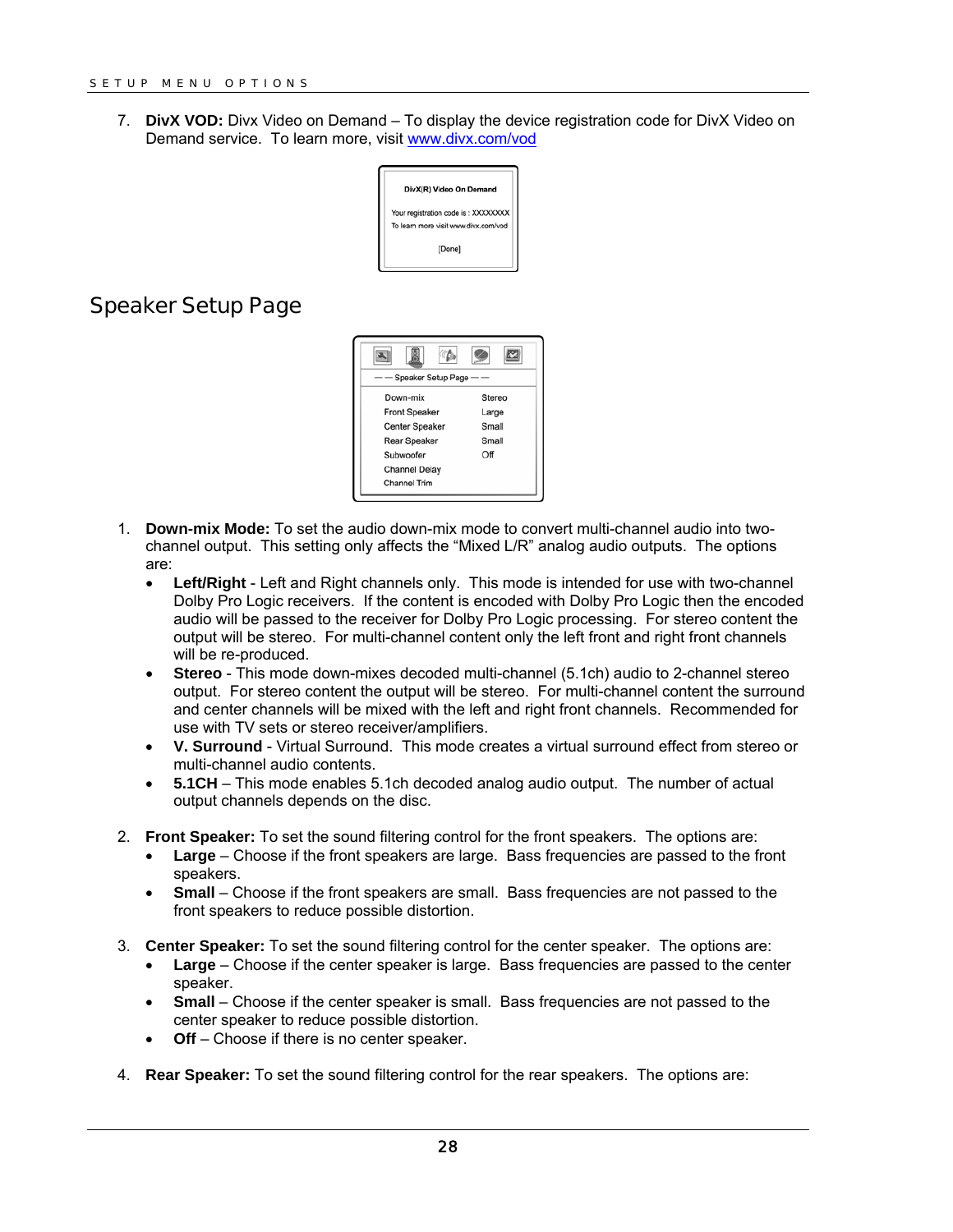- **Large** Choose if the rear surround speakers are large. Bass frequencies are passed to the rear speakers.
- **Small** Choose if the rear surround speakers are small. Bass frequencies are not passed to the rear speakers to reduce possible distortion.
- **Off** Choose if there are no rear speakers.
- 5. **Subwoofer**: To enable/disable the subwoofer output. The options are:
	- **On** Subwoofer output is enabled.
	- **Off** Subwoofer output is disabled.
- 6. **Channel Delay:** To set the delay time for the center, rear speakers and the subwoofer. The delay is to compensate for the audio propagation time difference caused by the distance difference of the speakers to the listener.



- Press the UP/DOWN ARROW buttons to select the speaker to set the distance difference.
- Press the LEFT/RIGHT ARROW buttons to set the distance difference.
- Press the SELECT button to confirm the settings and return to the Speaker Setup Page.



- The channel delay is the difference between the distance from the listener to the front speakers and the distance from the listener to the speaker to be configured. For example, if the distance between the listener and the front main speakers is 60 inches ( $\bullet$  in the above picture), and the distance between the listener and the center speaker is 48 inches ( $\Theta$ ), the channel delay for the center speaker is 12 inches  $(\mathbf{0}\cdot\mathbf{e}=\mathbf{0})$ . Similarly, if the left surround speaker is 40 inches  $\circledcirc$  away from the listener, the channel delay for the left surround speaker should be 20 inches  $(0-0=0)$ .
- Distance between the surround speakers and the listener must be shorter than or equal to that between the front speakers and the listener.
- In case the channel delay settings cannot match your speaker configuration, please set all distance difference to 0 inch and use your receiver/amplifier to set the channel delay.
- 7. **Channel Trim:** To set the volume of each individual channel.

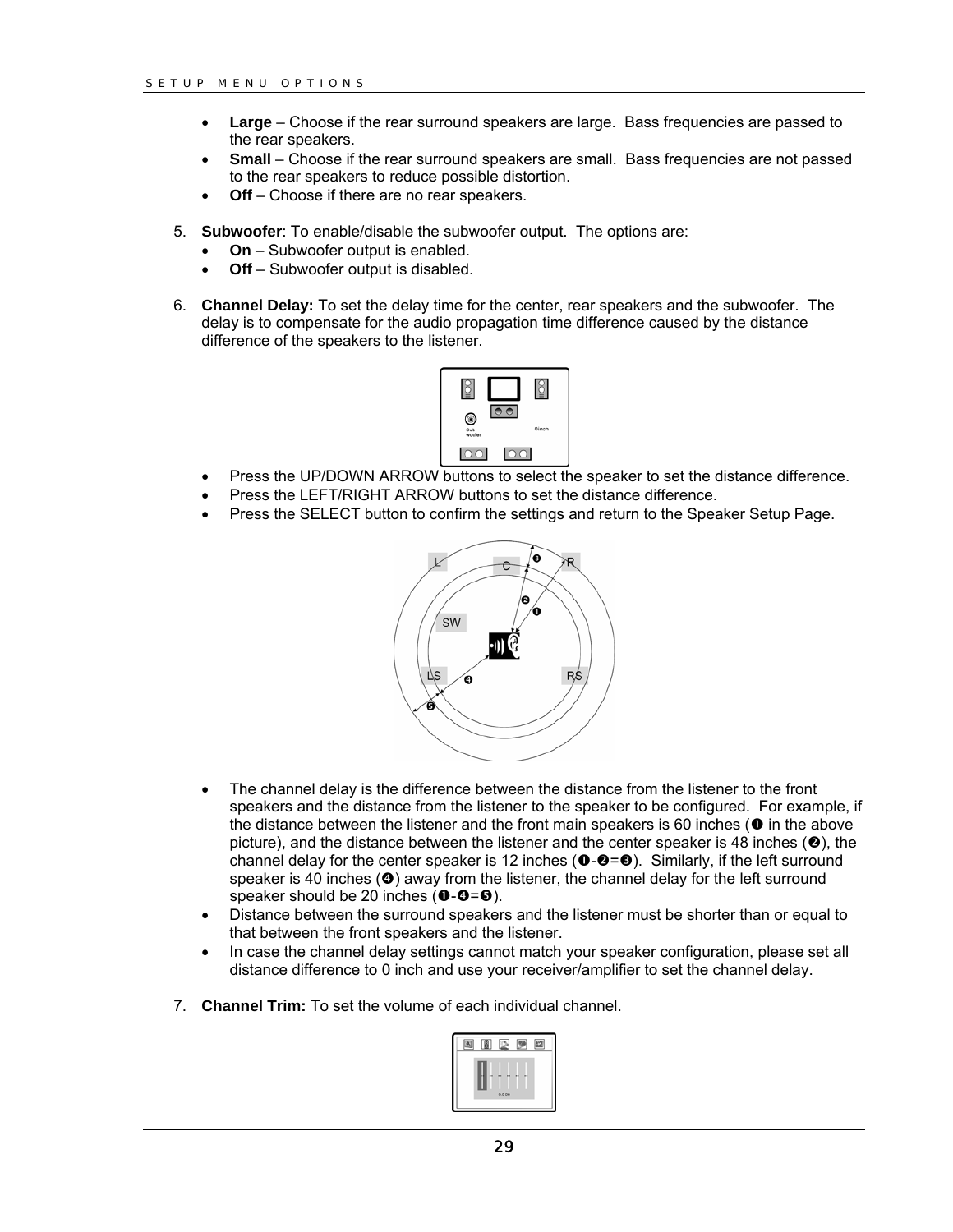- <span id="page-33-0"></span>• Press the LEFT/RIGHT ARROW buttons to select the channel to be adjusted.
- Press the UP/DOWN ARROW buttons to raise or lower the volume of the selected channel.
- Press the SELECT button to confirm the settings and return to the Speaker Setup Page.

#### Audio Setup Page



- 1. **EQ Type:** To set the equalization pattern type. Available options are: None, Rock, Pop, Live, Dance, Techno, Classic and Soft.
- 2. **Sound Field:** To set the sound field effect. Available options are: Off, Concert, Living Room, Hall, Bathroom, Cave, Arena and Church.
- 3. **SPDIF Output:** To set the bit stream type of the digital audio output. The options are:
	- **Raw** Passes the encoded multi-channel digital audio unaltered. Choose this setting if your receiver/amplifier is capable of decoding Dolby Digital and DTS.
	- **PCM** Forces down-mixed 2-channel digital audio output. Choose this setting if your receiver/amplifier only supports PCM audio.
- 4. **LPCM Rate:** To set the maximum Linear PCM output frequency. The options are:
	- 48K Supported by most equipment.
	- **96K** Better sound can result. Ensure that the receiver/amplifier can support it.
	- **192K** Better sound can result. Ensure that the receiver/amplifier can support it.
- 5. **Audio Tone**: To raise or lower the tone (key) of the audio. Useful for playing Karaoke discs.
	- Press the SELECT button to show the tone control window.
	- Press the LEFT/RIGHT ARROW buttons to lower or raise the tone.
	- Press the SELECT button to confirm the setting.
- 6. **Pro Logic II:** To configure the Dolby Pro Logic II function. Dolby Pro Logic II technology can expand 2-channel source audio into full 5-channel surround sound.
	- Pro Logic II is effective only when down-mix is set to 5.1ch and SPDIF output is set to Raw.
	- Press the SELECT button to enter the Pro Logic II setup page.
	- Press the LEFT ARROW button to exit the Pro Logic II setup page.



A. **Pro Logic II:** To turn on or off the Pro Logic II processing. The options are: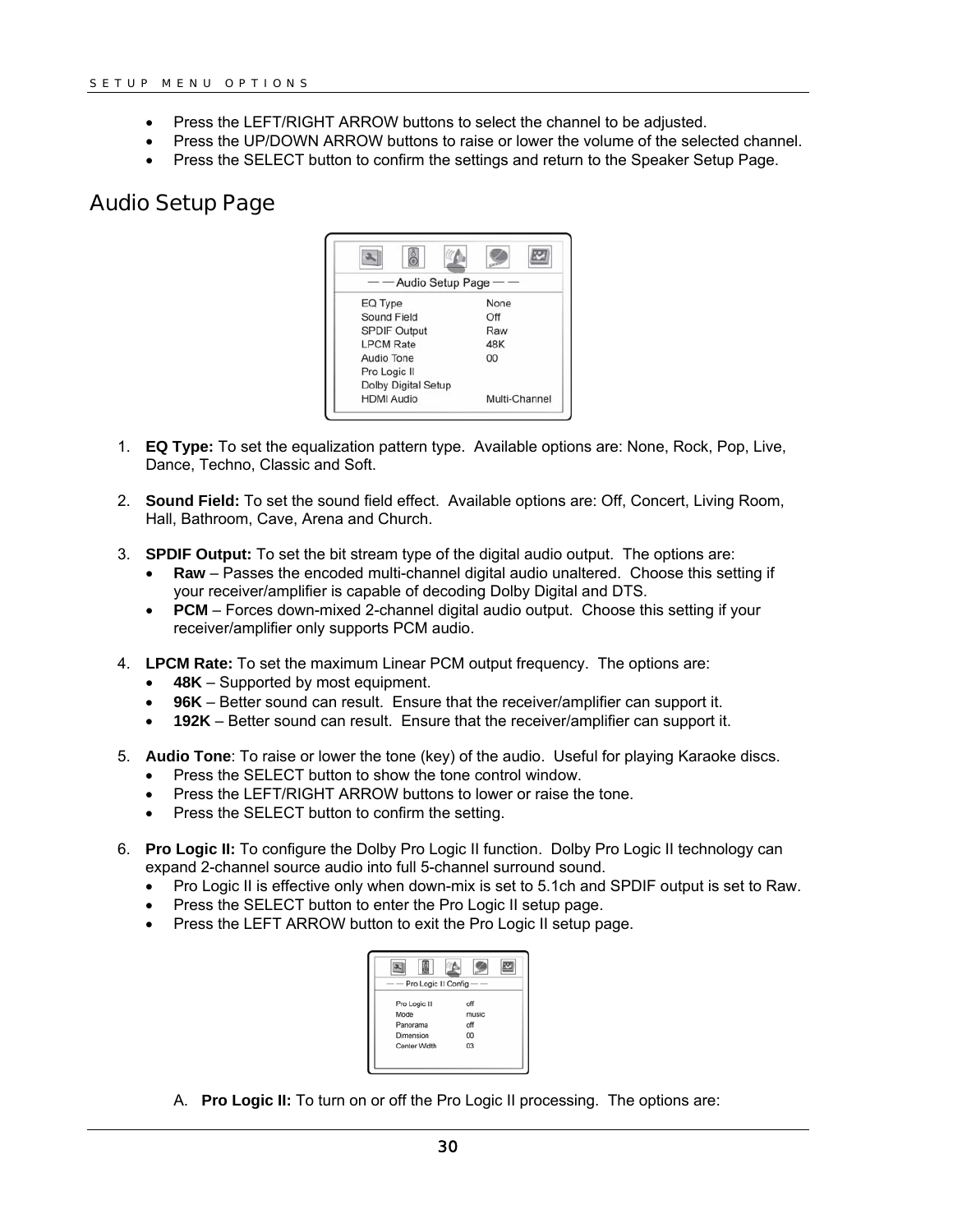- **On** Pro Logic II processing is always on
- **Off** No Pro Logic II processing
- **Auto** Pro Logic II processing is on only when Dolby Pro Logic II encoded content is detected.
- B. **Mode**: To set the processing mode of Pro Logic II. The options are:
	- **Music** Sound from all speakers arrive at the same time with no delay
	- **Movie** 10ms delay is added to the surround channels
	- **Pro Logic** Earlier version of Dolby Pro Logic processing
	- **Auto** Automatically selects processing mode based on content
- C. **Panorama**: To turn on/off panorama mode. When turned on, front stereo audio is extended to the surround channels for an enveloping effect.
- D. **Dimension**: To increase or decrease the dimensional effect by adjusting the front to rear balance. As the size number increases, the sound localization moves towards forward from backward.
- E. **Center Width**: To control the width of the center channel sound effect by blending the center speaker to the left and right speakers. As the level number increases, the center channel sound moves toward the left and right speakers.
- 7. **Dolby Digital Setup:** To configure the Dolby Digital decoder.
	- Press the SELECT button to enter the Dolby Digital Setup page.
	- Press the LEFT ARROW button to exit the Dolby Digital Setup page.



- A. **Dual Mono:** To choose the output for Dolby Digital discs encoded with two independent audio channels, such as bilingual programs. The options are:
	- **Stereo** Stereo output
	- **L-Mono** Left channel output to both Left and Right speakers.
	- **R-Mono** Right channel output to both Left and Right speakers.
	- **Mix Mono** Left and Right channels mixed to both Left and Right speakers.
- B. **Dynamic**: To set the Dynamic Range Compression (DRC). DRC can smooth out the sonic peaks and valleys common with wide-range digital audio. Increasing DRC may make low level audio more audible during low-level listening. Decreasing or turning off DRC restores the sonic energy present in the original recording.
- 8. **HDMI Audio**: To select digital audio output from the HDMI port. The options are:
	- **Multi-Channel** Digital audio output via HDMI will be multi-channel PCM format. The Down-mix setting in the "Speaker Setup Page" will affect whether and how multi-channel audio content will be down-mixed to stereo. When this option is selected, compressed audio bit streams will decoded by the DVD player.
	- **SPDIF**  Digital audio output via HDMI will be the same as the SPDIF (digital coaxial/optical audio) output. The SPDIF setting will affect whether 2-channel PCM or raw compressed bit streams will be carried over via HDMI. When this option is selected and SPDIF is set to "Raw", the TV or HDMI A/V receiver must decode compressed audio formats. (Copyright protection on some DVD-Audio and Super Audio CD discs may prevent audio output via HDMI with this setting.)
	- **Off** No digital audio output via HDMI.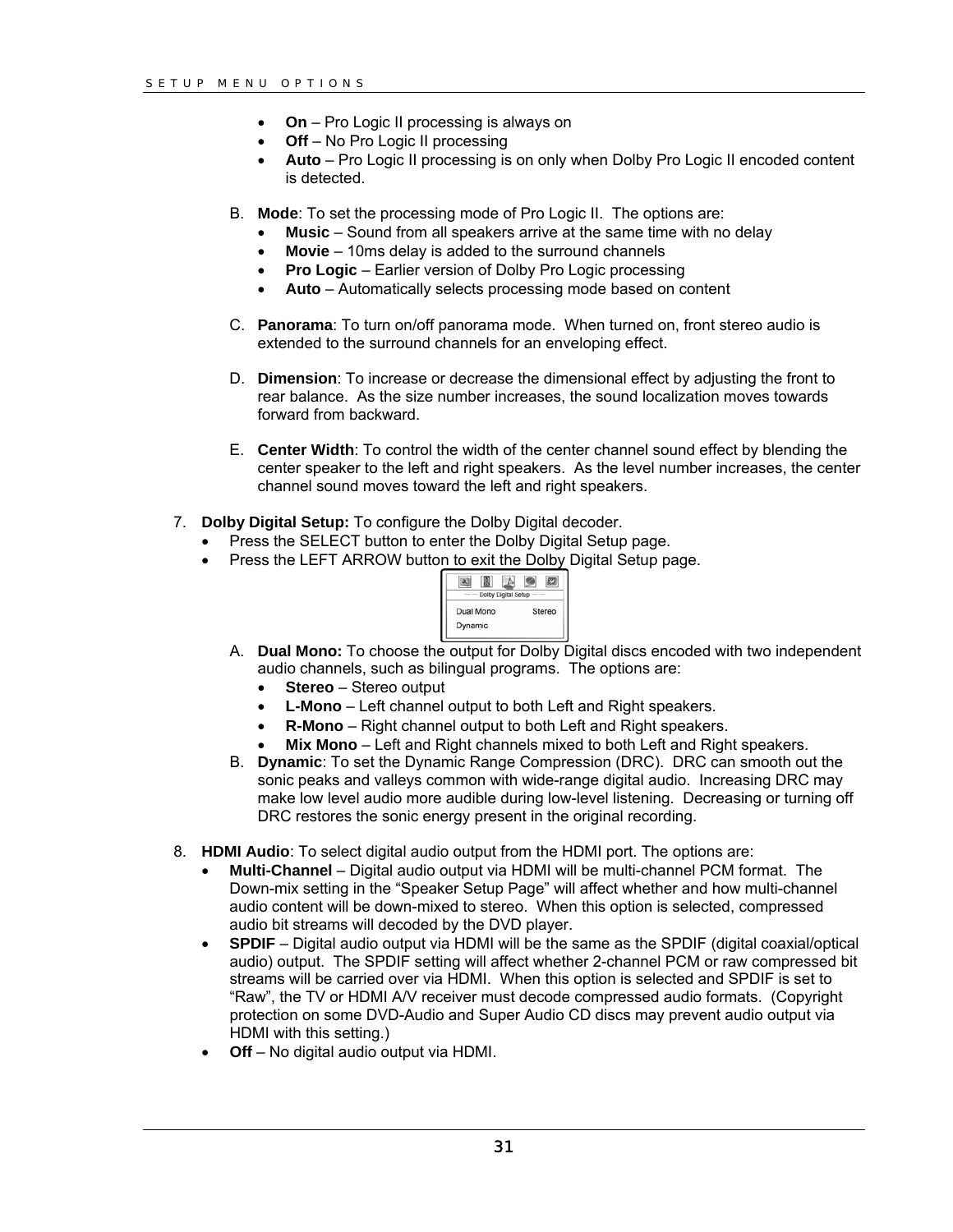### <span id="page-35-0"></span>Video Setup Page



- 1. **Sharpness:** To set the sharpness of video output. Sharpness level can be set with the following options:
	- **Sharp** Enable edge enhancement. Video details are the sharper. May cause slight white line etching around objects.
	- **Soft** Soften edges. Video appears to be smoother but may cause slight loss of details.
	- **Off** Turn off edge enhancement completely.
- 2. **Brightness**: To adjust the brightness (black level) of the video output.
	- Press the SELECT button to show the Brightness scale, and then use the LEFT/RIGHT ARROW buttons to adjust.
	- Press the SELECT button to confirm the new setting.
- 3. **Contrast**: To adjust the contrast (white level) of the video output.
- 4. **Hue**: To adjust the hue (tint) of the video output.
- 5. **Saturation**: To adjust the saturation (color intensity level) of the video output.
- 6. **Gamma**: To adjust the Gamma (intensity distribution to video signal level) of the video output. The available settings are High, Medium, Low and Off.
- 7. **Color Space**: To select the color space for the HDMI output. The available options are:
	- **Auto** Allows the DVD player to automatically select the best color space based on capability information collected from the TV display. This is the preferred selection.
	- **YCbCr 4:4:4** Forces YCbCr 4:4:4 color space. If you select this option please make sure that your TV is configured to accept YCbCr 4:4:4 signals, otherwise the video color will be incorrect.
	- **RGB** Forces RGB color space. If you select this option please make sure that your TV is configured to accept RGB signals, otherwise the video color will be incorrect.

## Preference Page

| Preference Page -                                                                                                                                          |  |
|------------------------------------------------------------------------------------------------------------------------------------------------------------|--|
| TV Type<br><b>NTSC</b><br><b>PBC</b><br>On<br>English<br>Audio<br>Off<br>Subtitle<br>English<br><b>Disc Menu</b><br>OFF<br>Parental<br>Password<br>Default |  |

The Preference Page can only be accessed when playback is completely stopped, or when there is no disc in the DVD player.

1. **TV Type:** To set the output video system (PAL/NTSC) to match the type of TV. The options are: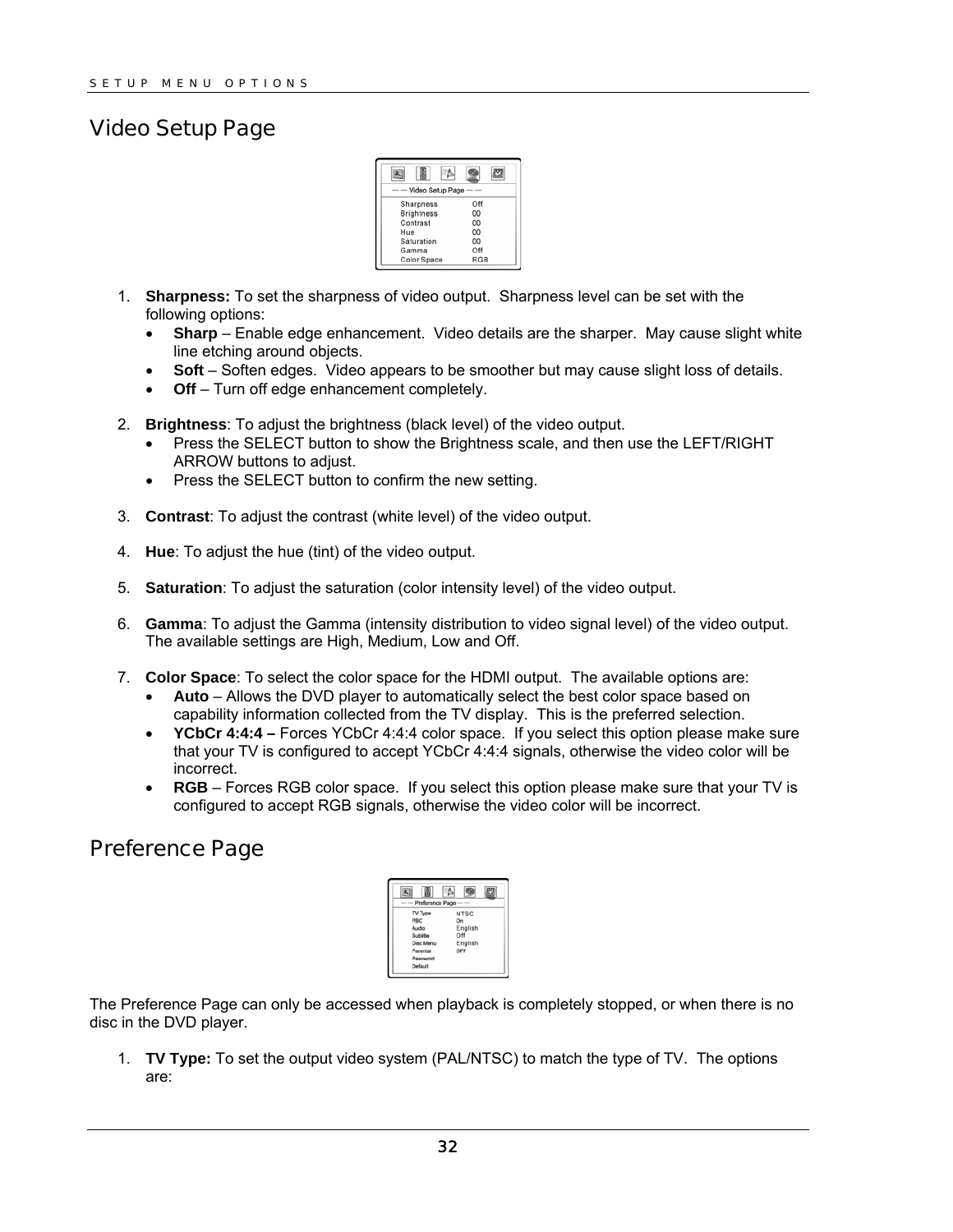- **Auto** No system conversion is performed. The output video system is the same as that encoded on the disc. Requires TV that supports multi-systems.
- **PAL** When playing PAL-encoded discs, no system conversion is performed. NTSCencoded contents are converted to PAL output.
- **NTSC** When playing NTSC-encoded discs, no system conversion is performed. PALencoded contents are converted to NTSC output.
- 2. **PBC** Play Back Control: To enable/disable play back control by disc contents. The options are:
	- **On** If the disc contains Play Back Control, follow the disc instructions.
	- **Off** Play back the contents by sequence.
- 3. **Audio**: To set the preferred audio language for DVD. If an audio track of the selected language is available on the disc, the audio track will be played back.
- 4. **Subtitle**: To set the preferred subtitle language for DVD. If a subtitle of the selected language is available, it will be displayed. When "Auto" is selected, the subtitle display is decided by the disc.
- 5. **Disc Menu**: To set the preferred language for displaying DVD disc menus. If a disc menu of the selected language is available, the menu will be shown instead of the default disc menu.

#### **NOTES**

If your preferred language is not listed in the Audio, Subtitle or Disc Menu options, select "Other" and enter the Language Code found on page [36](#page-39-0) of this manual.

- 6. **Parental Control**: To set parental control ratings in order to prevent minors from watching inappropriate contents. This function requires that the disc being properly rated and encoded.
	- Press the SELECT button to bring up the rating selection menu.
	- Press the UP/DOWN ARROW buttons to select the rating to allow. The selected rating and below will be allowed, and any rating above the selected will be blocked.
	- Press the SELECT button to confirm the selection. You will be asked for the parental control password. Enter the password (default password: 7890) and press the SELECT button.
- 7. **Password**: To set parental control password. To change the password, enter the old password (default: 7890) and then enter a 4-digit number as the new password. Enter the new password again to confirm, and then press the SELECT button.

| Old Password     |  |
|------------------|--|
| New Password     |  |
| Confirm Password |  |
| OK               |  |

8. **Default**: To reset all settings to the factory default value. The parental control password will not be reset.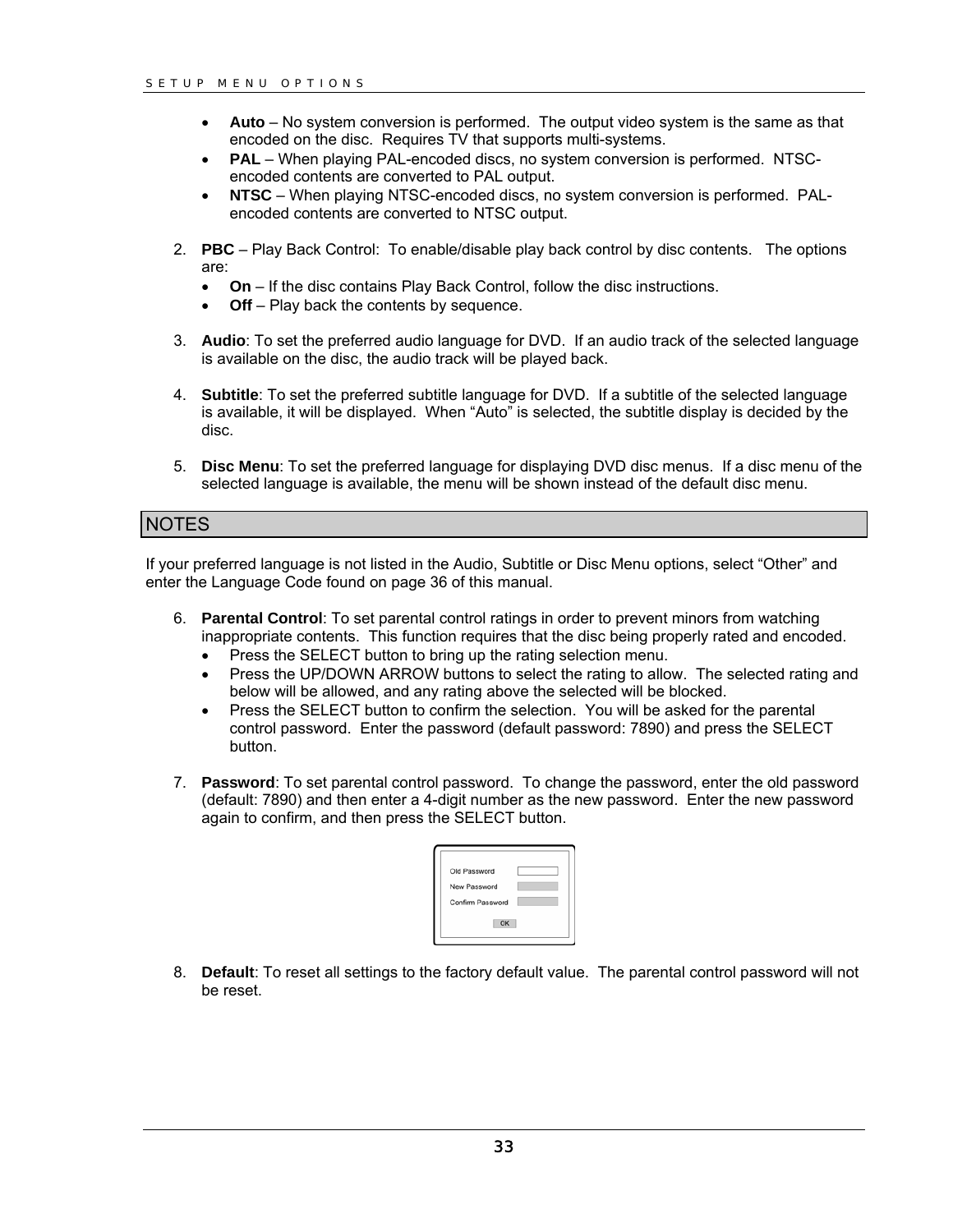## <span id="page-37-0"></span>**REFERENCES**

## Useful Notes

- In order to prolong the service life of your DVD player, it is recommended to wait at least 30 seconds before you turn it on again after switching it off.
- Remove disc and turn off power after operation.
- Some functions of the player may not be applicable to certain discs.
- Some discs with special features may not be fully supported by the player. This is not a malfunction of the unit.
- In case of player malfunctioning, please turn it off, wait for 30 seconds and turn it back on. If the problem still exists, please follow the troubleshooting instructions or contact an OPPO service center.

## **Troubleshooting**

Use this chart to help you solve operational problems. If there are any problems that you cannot solve, please contact your OPPO service center.

| Symptom                       | <b>Possible Cause</b>                               | <b>Solution</b>                                                                                          | Reference<br>Page |
|-------------------------------|-----------------------------------------------------|----------------------------------------------------------------------------------------------------------|-------------------|
| No sound                      | Audio cable is not properly<br>connected            | Check audio cable, and then reconnect if necessary.                                                      | $7 - 11$          |
|                               | Muting is activated                                 | Press the MUTE button to cancel the mute.                                                                | 13                |
|                               | DVD-Audio or SACD is played                         | This is not supported due to copyright restrictions of                                                   | 11                |
|                               | and the audio connection is                         | DVD-Audio and SACD. Please use the analogue 5.1-                                                         |                   |
|                               | coaxial or optical digital audio                    | channel audio output.                                                                                    |                   |
| No picture                    | Video cable is not properly<br>connected            | Check video cable, then reconnect if necessary                                                           | $7 - 8$           |
|                               | TV input is not correctly<br>selected               | Select the input to which the DVD player is connected                                                    |                   |
|                               | Video output format is not<br>support by the TV     | When playback is completely stopped, repeatedly<br>press the HDMI button                                 | 16                |
|                               | Video system is not supported<br>by the TV          | Press the P/N button or set the correct TV Type.                                                         | 16, 32            |
| No color                      | Video system is not supported<br>by the TV          | Press the P/N button or set the correct TV Type                                                          | 16, 32            |
|                               | Saturation set too low                              | Check the saturation setting on TV and DVD player                                                        | 32                |
| Picture rolling               | Video system is not supported<br>by the TV          | Press the P/N button or set the correct TV Type                                                          | 16, 32            |
| "No Disc" error               | No disc or incompatible disc<br>loaded in player    | Eject disc and check                                                                                     | 12                |
|                               | Disc not properly loaded                            | Eject disc and make sure the label side is facing up<br>and the record side is facing down               | 12                |
|                               | Condensation on the Laser                           | Turn on the player, eject the disc and leave the player                                                  | $\overline{2}$    |
|                               | pick-up head                                        | on for about an hour                                                                                     |                   |
| Remote control                | Remote control is out of range                      | Use the remote control within the effective range                                                        | 6                 |
| failure                       | Low battery                                         | Replace the batteries                                                                                    | 6                 |
| Temporary<br>function failure | Scratched or damaged disc is<br>used                | Replace the disc                                                                                         | 12                |
|                               | Some functions are not<br>available during playback | Stop playback completely, then try again                                                                 | 12                |
|                               | Interference from other devices                     | Identify interference by turning off other devices, and<br>then relocate or replace the offending device | 2                 |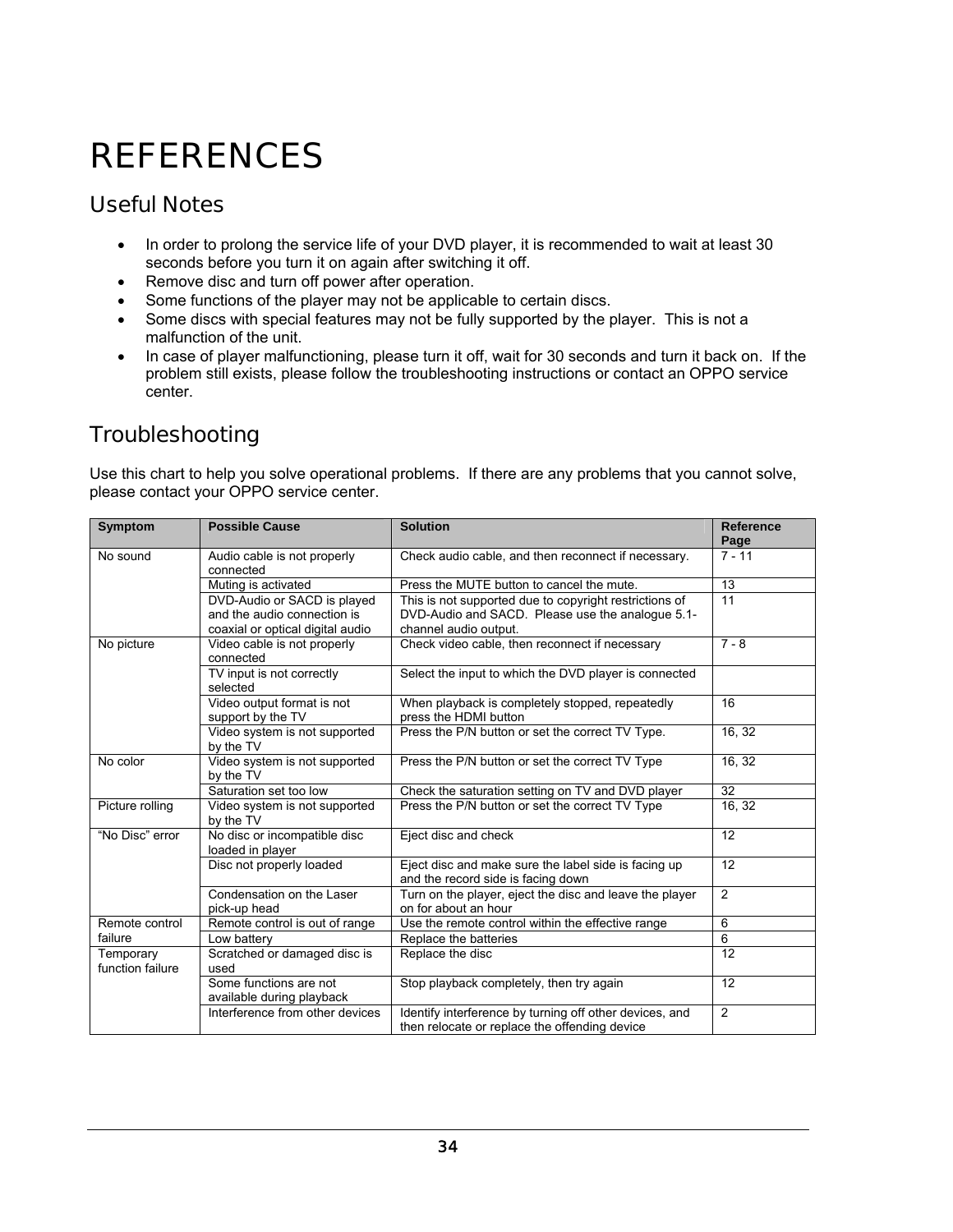## <span id="page-38-0"></span>**Specifications**

Designs and specifications are subject to change without notice.

| Disc Types*       | DVD-Video, DVD-Audio, SACD, CD, HDCD, Kodak Picture CD                           |
|-------------------|----------------------------------------------------------------------------------|
|                   | DivX (DivX Certified Home Theater Profile Parameters, V2.2. Covers DivX 3.11 -   |
|                   | 5.1)                                                                             |
|                   | CD-R/RW, DVD±R/RW, DVD+R DL                                                      |
| Output            | Analog Audio: Stereo, 5.1ch                                                      |
|                   | Digital Audio: Coaxial, Optical                                                  |
|                   | Analog Video: Composite, S-Video (Y/C), Component Video (Y/Pb/Pr, 480i/480p)     |
|                   | Digital Video: HDMI with HDCP (480i/480p/720p/1080i)                             |
| Video             | Composite Video Amplitude: $1.0Vp-p$ (75 $\Omega$ )                              |
| Characteristics   | S-Video Amplitude: Y: 1.0Vp-p (75 $\Omega$ ), C: 0.286Vp-p (75 $\Omega$ )        |
|                   | Component Video: Y: 1.0Vp-p (75 $\Omega$ ), Pb/Pr: 0.7Vp-p (75 $\Omega$ )        |
| Audio             | Frequency: 20Hz - 20kHz (±1dB)                                                   |
| Characteristics** | Signal-to-Noise Ratio: >100dB                                                    |
|                   | Total Harmonic Distortion: < 0.01%                                               |
| General           | Power Supply: ~ 100V - 240V, 50/60Hz AC                                          |
| Specification     | Power Consumption: 14W                                                           |
|                   | Dimensions: 420mm x 255mm x 41mm, $16\frac{1}{2}$ x 10 x 1 <sup>5</sup> % inches |
|                   | Mass: 2.2kg / 4.85 lbs                                                           |
| Operating         | $5^{\circ}$ C - 35 $^{\circ}$ C                                                  |
| Temperature       | $41^{\circ}$ F - 95 $^{\circ}$ F                                                 |
| Operating         | 15% - 75%                                                                        |
| Humidity          | No condensation                                                                  |

\* Compatibility with user-encoded contents or user-created discs is on a best effort basis with no guarantee due to the variation of media, software and techniques used.

\*\*Nominal specification.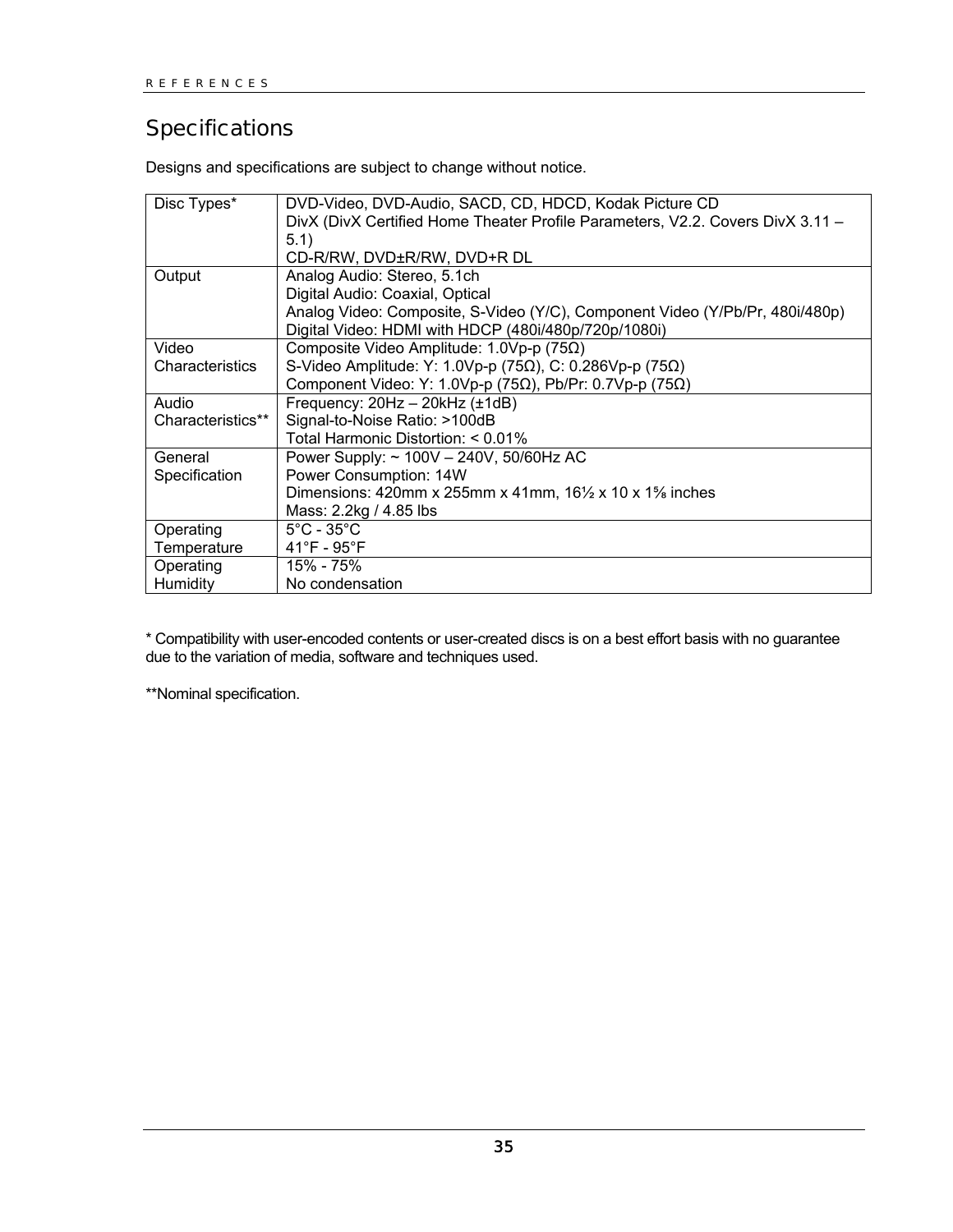## <span id="page-39-0"></span>Language Code List

| <b>Code</b> | <b>Language Name</b> |
|-------------|----------------------|
| 6565        | Afar                 |
| 6566        | Abkhazian            |
| 6570        | <b>Afrikaans</b>     |
| 6577        | Ameharic             |
| 6582        | Arabic               |
| 6583        | Assamese             |
| 6588        | Aymara               |
| 6590        | Azerbaijani          |
| 6665        | <b>Bashkir</b>       |
| 6669        | Byelorussian         |
| 6671        | <b>Bulgarian</b>     |
| 6672        | <b>Bihari</b>        |
| 6678        | Bengali, Bangla      |
| 6679        | Tibetan              |
| 6682        | <b>Breton</b>        |
| 6765        | Catalan              |
| 6779        | Corsican             |
| 6783        | Czech                |
| 6789        | Welsh                |
| 6865        | Danish               |
| 6869        | German               |
| 6890        | <b>Bhutani</b>       |
| 6976        | Greek                |
| 6978        | English              |
| 6979        | Esperanto            |
| 6983        | Spanish              |
| 6984        | Estonian             |
| 6985        | Basque               |
| 7065        | Persian              |
| 7073        | Finnish              |
| 7074        | Fiji                 |
| 7079        | Faroese              |
| 7082        | French               |
| 7089        | Frisian              |
| 7165        | Irish                |
| 7168        | <b>Scots Gaelic</b>  |
| 7176        | Galician             |
| 7178        | Guarani              |
| 7185        | Gujarati             |
| 7265        | Hausa                |
| 7273        | Hindi                |
| 7282        | Croatian             |

| Code | <b>Language Name</b> |
|------|----------------------|
| 7285 | Hungarian            |
| 7289 | Armenian             |
| 7365 | Interlingua          |
| 7378 | Indonesian           |
| 7383 | Icelandic            |
| 7384 | Italian              |
| 7387 | <b>Hebrew</b>        |
| 7465 | Japanese             |
| 7473 | Yiddish              |
| 7487 | Javanese             |
| 7565 | Georgian             |
| 7575 | <b>Kazakh</b>        |
| 7576 | Greenlandic          |
| 7577 | Cambodian            |
| 7578 | Kannada              |
| 7579 | Korean               |
| 7583 | Kashmiri             |
| 7585 | Kurdish              |
| 7589 | Kirghiz              |
| 7665 | Latin                |
| 7678 | Lingala              |
| 7679 | Laothian             |
| 7684 | Lithuanian           |
| 7686 | Latvian, Lettish     |
| 7771 | Malagasy             |
| 7773 | Maori                |
| 7775 | Macedonian           |
| 7776 | Malayalam            |
| 7778 | Mongolian            |
| 7779 | Moldavian            |
| 7782 | Marathi              |
| 7783 | Malay                |
| 7784 | <b>Maltese</b>       |
| 7789 | Burmese              |
| 7865 | Nauru                |
| 7869 | Nepali               |
| 7876 | Dutch                |
| 7879 | Norwegian            |
| 7982 | Oriya                |
| 8065 | Panjabi              |
| 8076 | Polish               |
| 8083 | Pashto. Pushto       |

| <b>Code</b> | <b>Language Name</b> |
|-------------|----------------------|
| 8084        | Portuguese           |
| 8185        | Quechua              |
| 8277        | Rhaeto-Romance       |
| 8279        | Romanian             |
| 8285        | <b>Russian</b>       |
| 8365        | Sanskrit             |
| 8368        | Sindhi               |
| 8372        | Serbo-Croatian       |
| 8373        | Singhalese           |
| 8375        | Slovak               |
| 8376        | Slovenian            |
| 8377        | Samoan               |
| 8378        | Shona                |
| 8379        | Somali               |
| 8381        | Albanian             |
| 8382        | Serbian              |
| 8385        | Sundanese            |
| 8386        | Swedish              |
| 8387        | Swahili              |
| 8465        | Tamil                |
| 8469        | Telugu               |
| 8471        | Tajik                |
| 8472        | Thai                 |
| 8473        | Tigrinya             |
| 8475        | Turkmen              |
| 8476        | Tagalog              |
| 8479        | Tonga                |
| 8482        | Turkish              |
| 8484        | <b>Tatar</b>         |
| 8487        | Twi                  |
| 8575        | Ukrainian            |
| 8582        | Urdu                 |
| 8590        | <b>Uzbek</b>         |
| 8673        | Vietnamese           |
| 8679        | Volapuk              |
| 8779        | Wolof                |
| 8872        | Xhosa                |
| 8979        | Yoruba               |
| 9072        | Chinese              |
| 9085        | Zulu                 |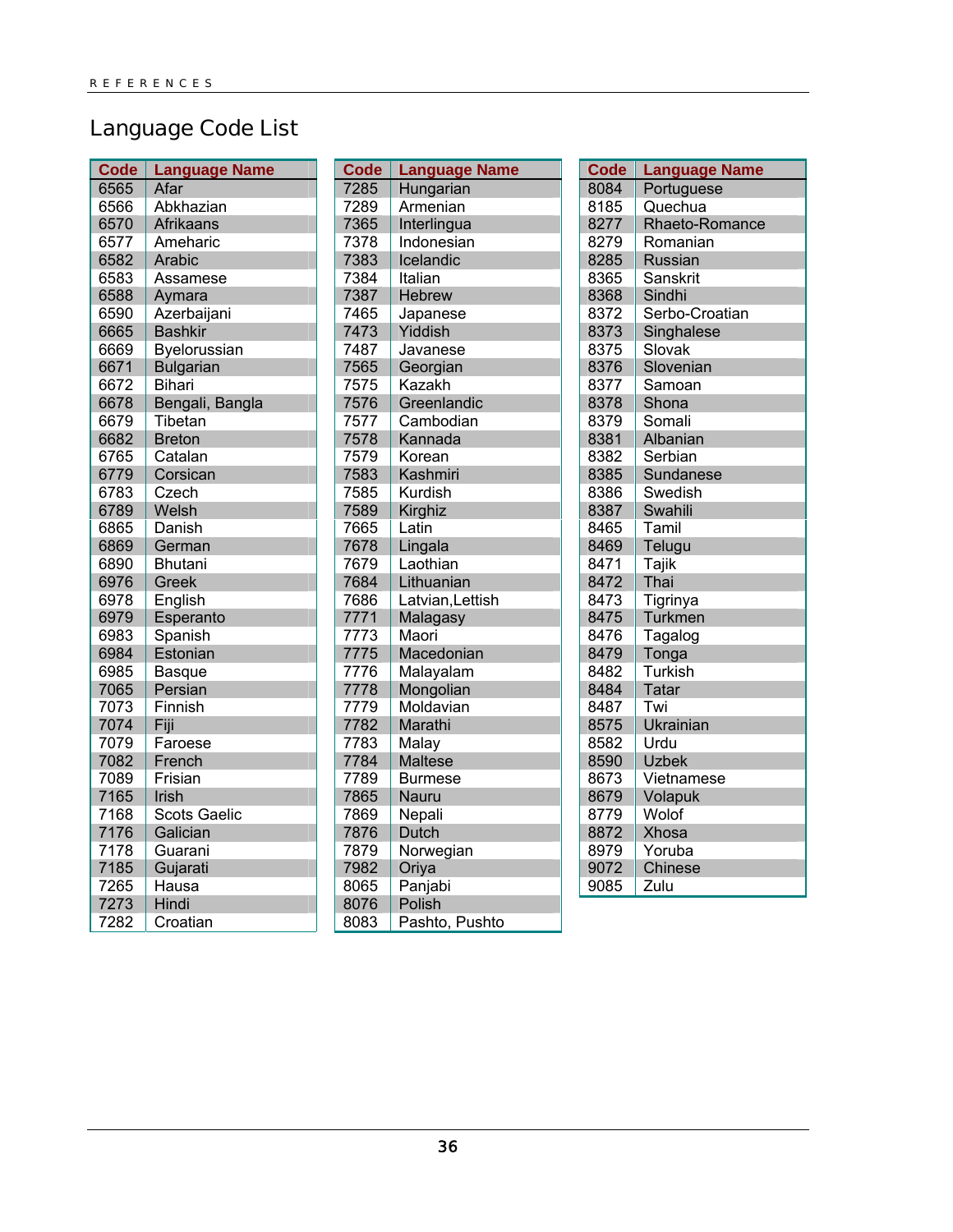## <span id="page-40-0"></span>LIMITED WARRANTY

## OPPO Digital, Inc. Limited One Year Warranty

Your OPPO product has been manufactured to precise standards, and with rigid quality control through every process of manufacturing. It is warranted by OPPO DIGITAL, INC. against defective workmanship or materials for one (1) full year from the original date of purchase. This warranty applies only to OPPO brand products imported or manufactured by OPPO Digital, Inc. and sold to the original consumer purchaser in the U.S.A. or Canada by either OPPO Digital, Inc. or an OPPO authorized reseller. This warranty does not apply to OPPO brand products imported and sold by unauthorized dealers, distributors, or other sellers. This warranty does not apply to products purchased or shipped outside of the U.S.A. and Canada. OPPO Digital, Inc. may at its sole discretion, refuse to honor the warranty of any such unauthorized product that may be presented for service.

Warranty service can only be performed by OPPO Digital, Inc. or an OPPO authorized service center. The original dated bill of sale must be presented upon request as proof of purchase.

OPPO Digital, Inc. will, at its option and at no charge as stipulated herein, repair or replace product which is returned either in person or postpaid and insured to an OPPO service center, with new or reconditioned parts or products. Replacement parts and products assume the remaining original warranty, or ninety (90) days, whichever is longer.

This limited warranty covers noncommercial use of this product, and shall not apply to the following, including, but not limited to: applications and uses for which this product was not intended; altered product or serial numbers; cosmetic damage or exterior finish; batteries and cable accessories; accidents, abuse, neglect, fire, water, lightning or other acts of nature; incorrect electrical line voltage, fluctuations and surges; failure to follow operating or maintenance instructions. OPPO Digital, Inc. does not warrant uninterrupted or error-free operation of the product. This limited warranty shall not extend to anyone other than the original purchaser of the product. It is nontransferable and states your exclusive remedy.

THE FOREGOING WARRANTY IS THE ONLY WARRANTY WITH RESPECT TO THE PRODUCT AND OPPO DIGITAL, INC. MAKES NO OTHER WARRANTY WHATSOEVER, EXPRESS OR IMPLIED, REGARDING THE PRODUCT INCLUDING MERCHANTABILITY AND FITNESS FOR A PARTICULAR PURPOSE. IN NO EVENT WILL OPPO DIGITAL, INC. OR ITS AUTHORIZED RESELLERS BE LIABLE FOR INCIDENTAL, CONSEQUENTIAL OR SPECIAL DAMAGES, EVEN IF SUCH DAMAGES RESULT FROM NEGLIGENCE OR OTHER FAULT.

Some states do not allow limitation on how long an implied warranty lasts, or the exclusion or limitation of incidental or consequential damages, so the above limitations or exclusions may not apply to you. This warranty gives you specific legal rights, and you may also have other rights which vary from state to state.

TO REGISTER YOUR PURCHASE FOR WARRANTY, please visit the following Web site:

http://www.oppodigital.com/registration.asp

TO OBTAIN WARRANTY SERVICE, please follow these instructions:

• Contact OPPO customer service via email at service@oppodigital.com or by phone at (650) 961-1118 with details of the defect claimed, product model, serial number, date and place of the original purchase.